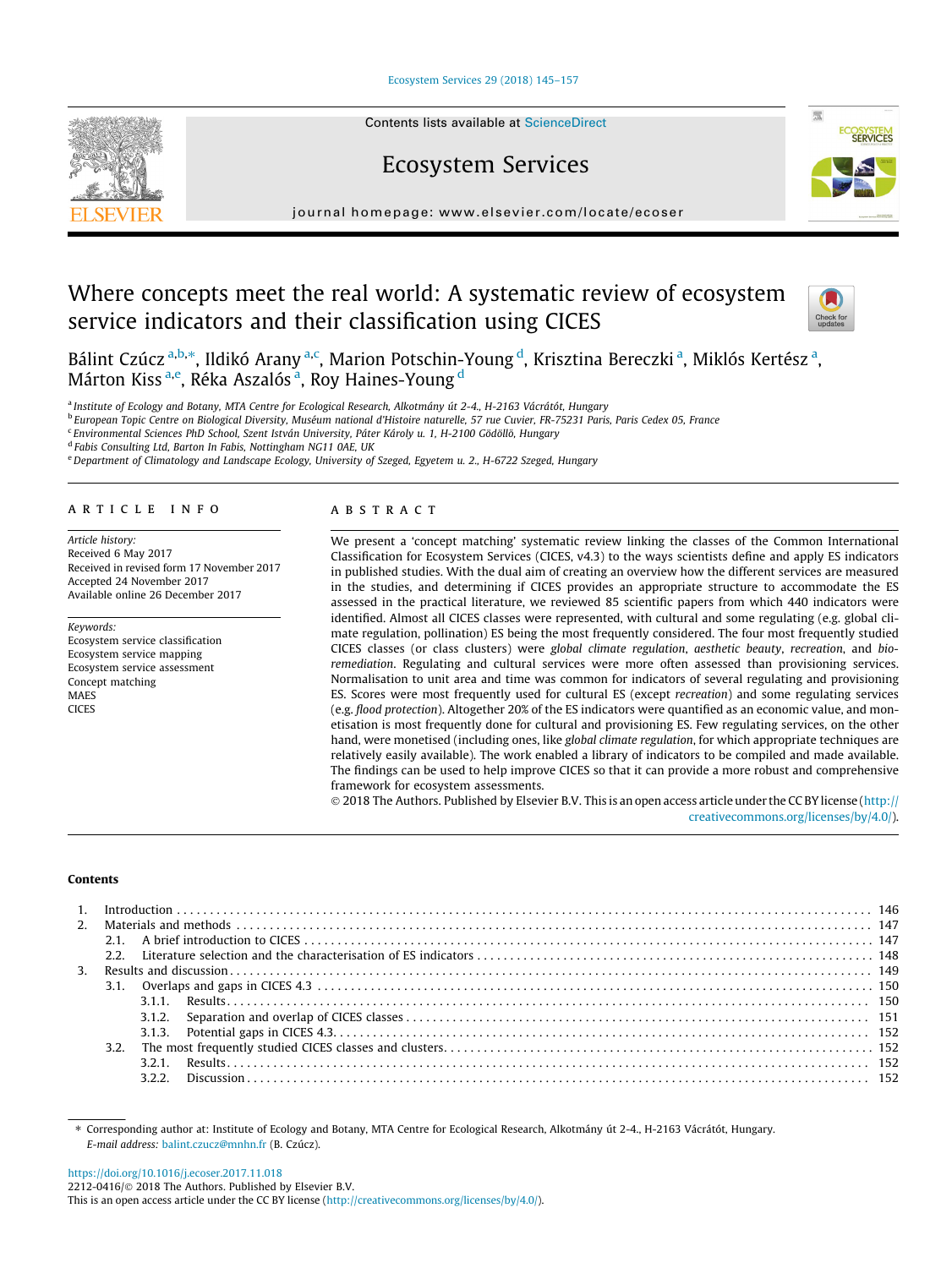# 1. Introduction

Categorising and describing ecosystem services (ES) is the basis of any attempt to measure, map or value them; in other words, to undertake an ecosystem assessment. It is also the basis of being transparent in what we do so that we can communicate our findings to others, or test what they conclude. This requires guidance and harmonisation for the different components of the assessment process, including definitions, classifications, and methods (measurements, modelling). A number of different typologies or ways of classifying ecosystem services are available, including those used in the Millennium Ecosystem Assessment ([MA, 2005\)](#page-12-0) and The Economics of Ecosystems and Biodiversity ([TEEB, 2010\)](#page-12-0). Several more recent examples have built on these pioneering efforts through broad consultative processes, including the Common International Classification of Ecosystem Services (CICES, [Haines-Young and](#page-11-0) [Potschin, 2013; Potschin and Haines-Young, 2016](#page-11-0)) used by several EU initiatives, and the system of Nature's Contributions to People (NCP, [Pascual et al., 2017](#page-12-0)) used by the Intergovernmental Panel on Biodiversity and Ecosystem Services (IPBES). The US Environmental Protection Agency (USEPA) have also proposed a classification system for what they describe as Final Ecosystem Goods and Services (FEGS-CS) [\(Landers and Nahlik, 2013; Landers et al.,](#page-12-0) [2016\)](#page-12-0), and efforts are being made to extend the approach to develop a National Ecosystem Services Classification System (NESCS) for the analysis of the human welfare impacts of policy-induced changes to ecosystems ([USEPA, 2015\)](#page-12-0). All of these classifications aim to be universal, but all of them come from a particular background, which favours specific contexts and goals. National, regional or local ES assessments often rely on some of these international classification systems [\(Jiang, 2017](#page-12-0)), but they often also 'cherry-pick' some of the services thought to be relevant, keeping or customizing the underlying definitions ([McDonough et al.,](#page-12-0) [2017\)](#page-12-0).

This number of ES classifications devised is understandable given the complexity of the task; it is also beneficial given the range of socio-ecological contexts, policy goals, etc. that need to be addressed. With the many options available it is more likely that a solution can be found to meet specific requirements [\(Fisher et al.,](#page-11-0) [2009\)](#page-11-0). On the other hand, the lack of a single 'default' classification makes comparisons and overviews difficult [\(Busch et al., 2012\)](#page-11-0). Interpretation ambiguities and inconsistencies can seriously compromise the policy uptake and practical usefulness of the whole ES concept [\(Nahlik et al., 2012\)](#page-12-0). Reconciling classification systems is necessary for an efficient transition of concepts into management and policy decisions [\(McDonough et al., 2017; Polasky](#page-12-0) [et al., 2015\)](#page-12-0).

In this paper we present a relatively new type of study which aims to bridge the gap between studies using incompatible classification systems; the approach, called henceforth 'concept matching', is designed to provide useful overviews and comparisons between different studies. It is similar to the method followed by [Malinga et al. \(2015\) and Englund et al. \(2017\)](#page-12-0) in their systematic reviews, which involved matching the ES in the published studies to one of the relatively comprehensive global classification systems. The match is done on the level of the concepts (see [Hinkel,](#page-11-0) [2008\)](#page-11-0) and not on the level of words: i.e. we match the ES type definitions of the selected typology to what the studies actually did (even if this sometimes contradicts to what they claim to have done). This way we hope to eliminate ambiguities created by the incompatibilities between the different typologies, and therefore develop a robust and well-structured overview of what is being researched and how the work is being done. Furthermore, by matching a 'theory driven' classification system with real-world applications (i.e. to policy-oriented mapping and assessment studies) it is also possible to 'test' the classification system used for concept matching for it comprehensiveness and hidden inconsistencies.

In this study we have chosen the Common International Classification of Ecosystem Services (CICES, V4.3) as the basis for the concept matching exercise (similarly to [Englund et al. \(2017\),](#page-11-0) but notwithstanding [Malinga et al. \(2015\)](#page-12-0) who applied a hybrid of the MA and TEEB classifications in their exercise). We selected CICES because it offers a relatively high level of detail (the highest number of ES categories among the classifications already mentioned) in a nested hierarchical structure of 'taxonomical levels'. To identify ES in the papers we selected (see below), we have set our focus at the individual indicators used to characterise, measure, and communicate the services. Indicators are the most operative elements of ES studies, which are generally also expected to be the best documented ones [\(Czucz and Arany, 2016; Norton](#page-11-0) [et al., 2016](#page-11-0)). We thus examine the correspondence between CICES class definitions and the indicators that published papers have used to quantify ecosystem services. In addition, we also characterised the ES indicators using several of their measurable characteristics to document current practices surrounding their use. This way we aim to:

- explore the consistency of the ES type categories in the light of their practical implementation as indicators;
- create a reliable statistical overview on the frequency of each service in the published studies;
- discuss how different considerations in the scope-setting process of the individual studies can influence these ES statistics; and,
- provide an in depth characterisation of the metrics/units in which the different ES are measured.

There are a number of systematic reviews of ES assessments published in the literature (e.g. [Feld et al., 2009; Seppelt et al.,](#page-11-0) [2011, 2012; Martínez-Harms and Balvanera, 2012; Crossman](#page-11-0) [et al., 2013; Martinez-Harms et al., 2015; Andrew et al., 2015;](#page-11-0) [Englund et al., 2017](#page-11-0); and [Boerema et al., 2017\)](#page-11-0). Most give openended textual descriptions of indicator types, services and methods (e.g. [Crossman et al., 2013; Feld et al., 2009](#page-11-0)) with relatively limited analysis. Some put considerable effort into compiling large inventories of indicators [\(Egoh et al., 2012; Layke, 2009; Maes et al.,](#page-11-0) [2014\)](#page-11-0) without giving an overview of the contexts in which they were used. Others criticised current practices for quantifying ES (e.g. [Seppelt et al., 2011; Martinez-Harms et al., 2015; Boerema](#page-12-0) [et al., 2017](#page-12-0)), and most argued for common norms for applying indicators in an ES assessment (e.g. [Seppelt et al., 2012; Crossman](#page-12-0)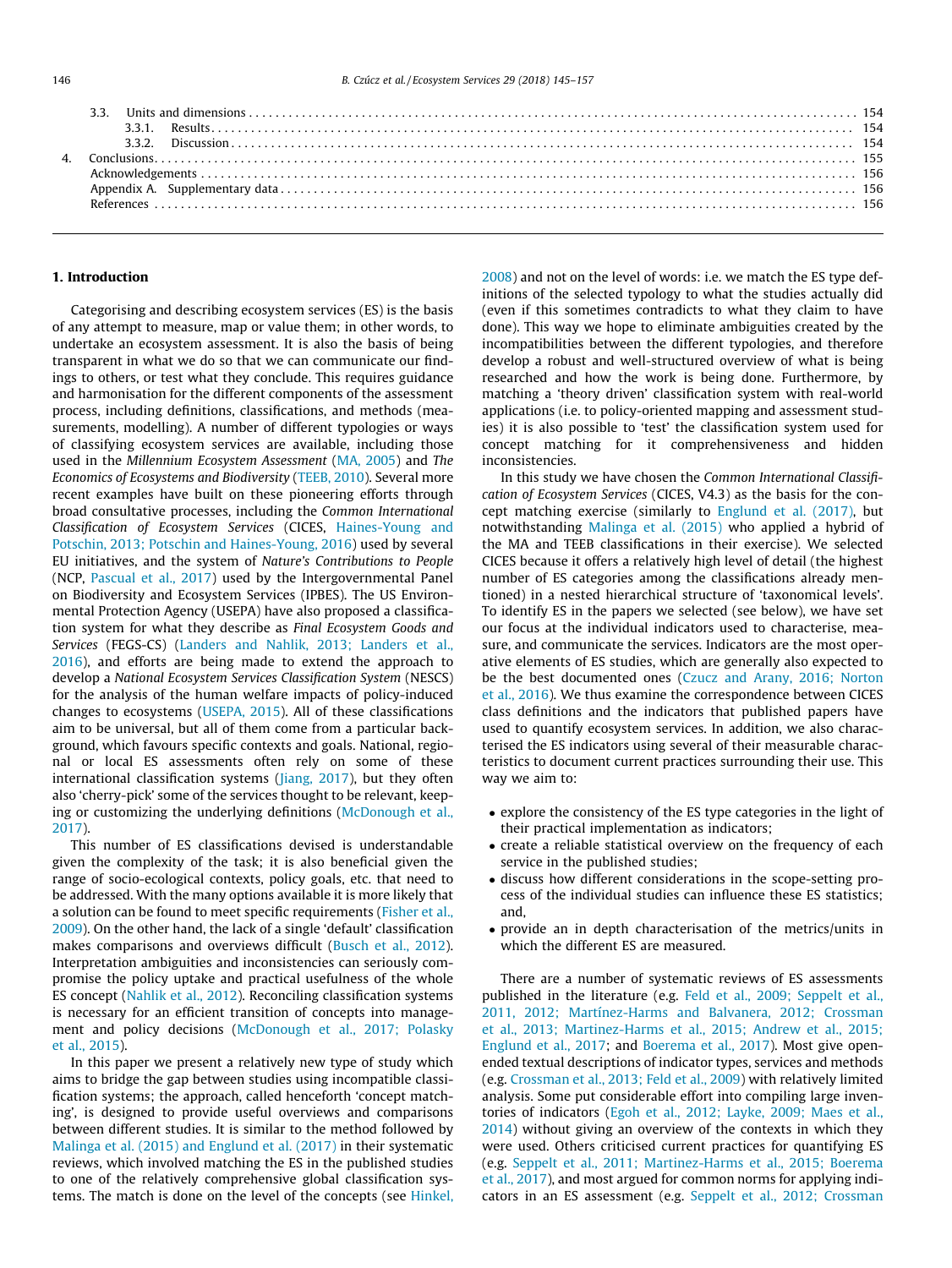[et al., 2013\)](#page-12-0). We believe that concept matching can become an important new tool for systematic review studies, which can offer a higher level of synthesis and insight by bridging research disciplines and practice communities. However, it is important to note that working at the level of concepts is an inherently exploratory activity with many subjective elements. Objectivity can be addressed by ensuring detailed documentation and an adaptive research strategy. We provide a detailed documentation of all aspects of our study in the online Supporting materials accompanying this paper; these include the detailed review protocols (guidelines and templates), the review database and results.

In the following sections we give a short introduction to CICES, its key design features and application history. We then explain the structure of the systematic review, including the literature selection strategy, and the attributes that were used to characterise the ES indicators. We continue with an analysis of the practical consistency of CICES, and the frequency patterns of ES types reported in published studies. Finally, we identify the lessons that can be drawn from studying the units and measurement scales used for representing different ES types, and conclude by summarising current practice as a way of providing guidance on developing standardised approaches to using ecosystem service indicators.

# 2. Materials and methods

# 2.1. A brief introduction to CICES

The Common International Classification of Ecosystem Services (CICES, [Haines-Young and Potschin, 2013; Potschin and Haines-](#page-11-0)[Young, 2016](#page-11-0)) was originally developed as part of work on the revision of the System of Environmental and Economic Accounting (SEEA) led by the United Nations Statistical Division (UNSD). Nevertheless, since its release it has been widely used in ecosystem services research for identifying and communicating specific services, and thus for structuring ES mapping, assessment and valuation studies.

The current, widely used version of CICES (V4.3) was published at the beginning of 2013. Its evolution and design was informed through an on-line consultative process, an approach that has been carried over in the on-going work on an updated version  $(V5)$ ;<sup>1</sup> the results of this study will also be used as part of the revision process.

In the design of CICES V4.3 there was an effort to follow the broad approach of the Millennium Ecosystem Assessment (MA), but also to create a more rigorous structure to the classification that would improve practical use, especially in making the distinction between services and benefits. Thus, in CICES, provisioning services are the material and energetic outputs from ecosystems from which goods and products are derived. The regulating services category includes all the ways in which ecosystems can mediate the environment in which people live or depend on in some way, and benefit from them in terms of their health or security, for example. Finally, the cultural services category identified all the non-material characteristics of ecosystems that contribute to, or are important for people's mental or intellectual wellbeing. In contrast to the MA, however, so-called 'supporting services' are not included in this classification, since the focus was on how ecosystem outputs more directly contribute to human well-being; the concept of 'final ecosystem services' ([Boyd and](#page-11-0) [Banzhaf, 2007](#page-11-0)) developed after the MA was published. The cascade model [\(Potschin and Haines-Young, 2016\)](#page-12-0), with its notion of ecosystem structure and function, provides the conceptual frame-

<sup>1</sup> <http://www.cices.eu>.

work for CICES, and how these underpinning or 'supporting' aspects of ecosystems are handled.

The design of CICES also took account of the fact that people work at different scales, both geographically and thematically. It therefore used a hierarchical structure [\(Fig. 1\)](#page-3-0) that successively split the three major categories ('Sections') of provisioning, regulating and cultural into more detailed 'divisions', 'groups' and 'classes'. With this kind of structure, it was intended that users could go down to level of detail that they require, but then group or combine results when making comparisons or more generalised reports ('thematic scalability'). This was also an attempt to make CICES more comprehensive than the classifications used by the MA or TEEB, and to include categories such as biomass-based energy that were not explicitly included in these typologies. The broader range of detailed categories at the class level was intended to enable translations between different systems to be made ([Table 1](#page-4-0)).

In order to build a generally applicable classification, the higher categories in CICES were intended to be exhaustive, in the sense that they were sufficiently general to cover all the things that people recognise as ecosystem services. According to [Grizzetti et al.](#page-11-0) [\(2015\)](#page-11-0) this ambition has been achieved, but there are also some criticisms and proposals to extend CICES, e.g. with 'abiotic services' (e.g. [Van der Meulen et al., 2016; Van Ree et al., 2017](#page-12-0)) or 'landscape services' ([Vallés-Planells et al., 2014](#page-12-0)). At the bottom of the hierarchy, however, the system was designed to be open-ended to allow users to capture what was relevant to them. Thus, below the class level no further hierarchical subdivisions were specified; instead the intention was that given the general comprehensive structure, users could place the specific services that they were assessing in into one of the existing classes as 'class types'. This is possible because class definitions do not depend on specifying metrics for services, but rather descriptions of ecosystem properties or behaviours. In this way CICES provides a systematic framework for indicator development and their application.

CICES is currently used at several spatial scales in various scientific and policy contexts. At a continental level, for example, it constitutes the basis of the mapping, assessment and accounting work that is being done as support of Action 5 of the EU Biodiversity Strategy to 2020. This work is being done under the MAES (Mapping and Assessment of Ecosystem Services, Maes et al.,  $2014$ <sup>2</sup> initiative and the KIP-INCA (Knowledge Innovation Project for an Integrated System for Natural Capital and Ecosystem Services Accounting $3^3$  project of the European Commission. The use of CICES as a template for indicator design has been widely discussed in the literature (e.g. [Maes et al., 2016; von Haaren et al., 2014;](#page-12-0) or [Tenerelli et al., 2016\)](#page-12-0). Customised versions of CICES have also been developed, which refine the categories at the most detailed class level to meet the requirements of specific ecosystem assessments (e.g. in Belgium: [Turkelboom et al., 2013](#page-12-0); Finland: [Mononen et al.,](#page-12-0) [2016;](#page-12-0) and Germany: [Albert et al., 2014\)](#page-11-0). [Kostrzewski et al. \(2014\)](#page-12-0) describe how it was used to help define metrics that could form part of the Integrated Environmental Monitoring Programme in Poland. [Kosenius et al. \(2013\)](#page-12-0) describe other work in Finland on forests, peatlands, agricultural lands, and freshwaters, and found that – when defining indicators – the classification developed in CICES was useful because ''it divides ecosystem services to concrete and at least to some extent measurable categories" [\(Kosenius et al.,](#page-12-0) [2013,](#page-12-0) p. 26).

This paper draws on the body of literature that has built up on ecosystem services and the use of indicators in assessment studies. Specifically, by means of a concept matching systematic review, we

<sup>2</sup> <http://biodiversity.europa.eu/maes>.

<sup>3</sup> [http://ec.europa.eu/environment/nature/capital\\_accounting/index\\_en.htm.](http://ec.europa.eu/environment/nature/capital_accounting/index_en.htm)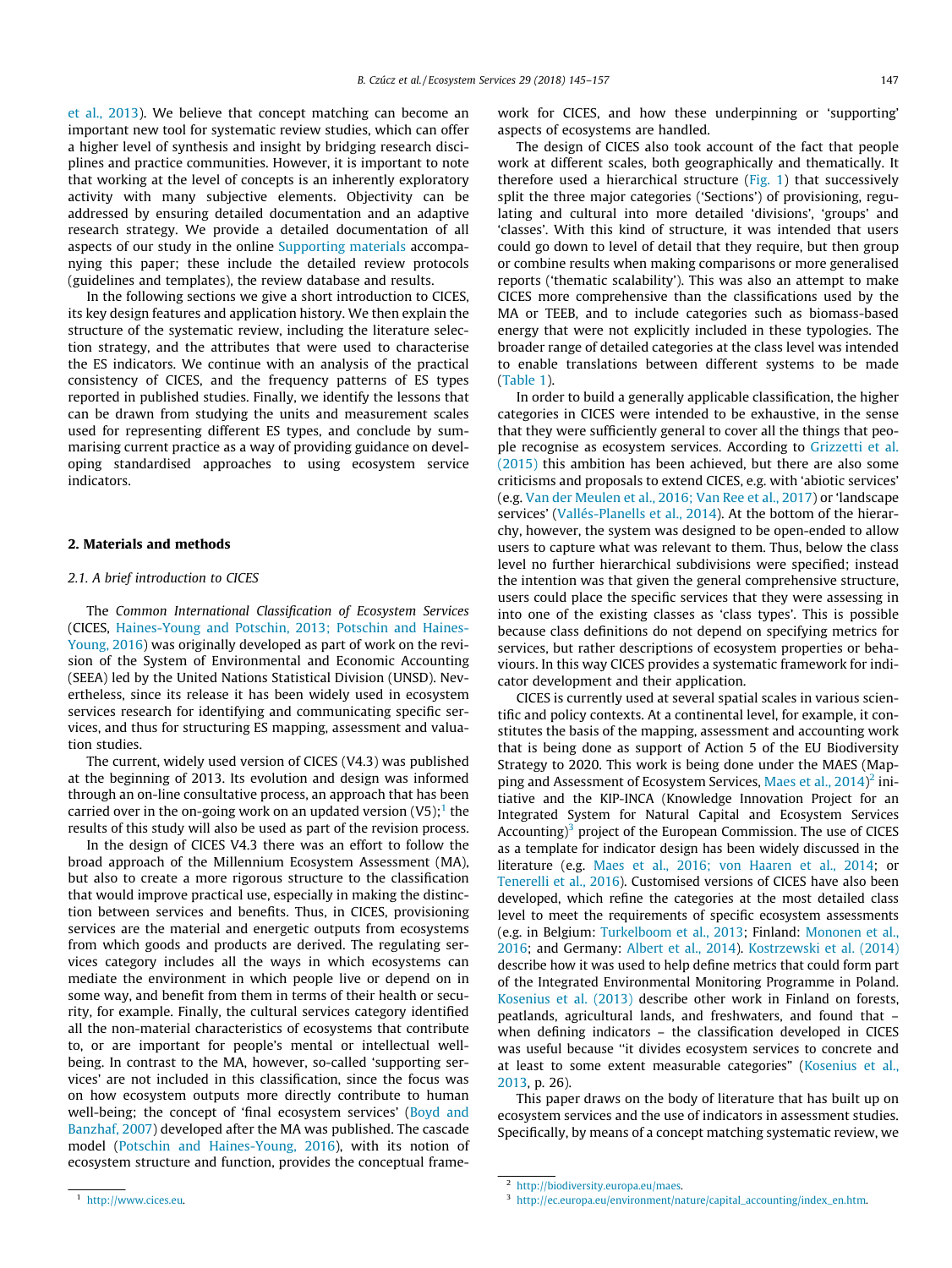<span id="page-3-0"></span>

Fig. 1. The hierarchical structure of CICES V4.3 [\(Potschin and Haines-Young, 2016\)](#page-12-0).

have sought to examine which indicators have been developed to measure different kinds of ecosystem service and, in particular, to identify how they relate to the categories in CICES. In so doing we also seek to test the extent to which CICES provides a comprehensive structure for making ecosystem assessments, and how well the categorisation distinguishes between services so that they can be measured in robust and transparent ways. A practical outcome of this work is the potential it provides for refining CICES itself, other ES classifications, and also for developing a CICESconsistent library of ecosystem service indicators.

# 2.2. Literature selection and the characterisation of ES indicators

For the purposes of the systematic review based on the concept matching approach, we non-preferentially selected a small number of published studies. The number was limited by using a set of strict inclusion/exclusion criteria (see below) so that a detailed analysis could be made of them (cf. [Malinga et al., 2015\)](#page-12-0). Similarly to [Crossman et al. \(2013\) and Englund et al. \(2017\)](#page-11-0) we based our literature selection on other recent systematic reviews of ecosystem service indicators and took the papers that they identified as the starting point for the analysis. Thus, we began by taking the list of papers selected by [Boerema et al. \(2017\),](#page-11-0) who performed a relatively comprehensive systematic literature search for their review  $(n = 405$  peer reviewed papers). We then narrowed our selection to studies related to Europe ( $n = 121$ ) to meet the expectations of the EU H2020 project  $ESMERALDA<sup>4</sup>$  supporting the MAES activities to which our exercise provided input [\(Haines-Young et al., 2016;](#page-11-0) [Czúcz et al., 2016](#page-11-0)). The significant investment in research has meant that Europe is often seen a global leader in ES studies [\(McDonough](#page-12-0) [et al., 2017](#page-12-0)), with much work involving policy oriented mapping and assessment studies [\(Malinga et al., 2015](#page-12-0)). The 121 papers were further screened using criteria relating to the centrality of the ES concept in the study, quantification, and compatibility to assessment logic. Among the selection criteria, we did not consider whether a paper makes an explicit reference to CICES or not, as this is irrelevant from the perspective of the concept matching, and such a selection criterion would unduly restrict the scope of papers that could be considered. If only papers using CICES were included this would also introduce an unfair bias. Altogether, 85 papers met the selection criteria.

If a paper was selected for review, all ES indicators quantified in the paper were recorded as separate entries in a review template; 'quantification' was interpreted in a way that was consistent with usage in the natural sciences [\(Stevens, 1946](#page-12-0)). If there was more

than one indicator for the same service, each one was recorded separately. If two papers used exactly the same approach and methods to measure a service, each was considered individually and were treated as representing two distinct data items. The analysis of indicators was taken further by documenting the units in which they were quantified (e.g. mass, length, area, energy, score, money, etc.) and any normalisation to unit area, time or population.

To characterise the individual indicators we first read and interpreted the main text of the papers (and Supporting materials, if necessary), focussing on the definitions and methods description related to the indicators and the underlying ES. The indicators were then linked to the classes of CICES 4.3, based on the logic and understanding gained from the paper. All CICES 4.3 classes that (at least partly) matched the definition or interpretation of the ES indicator used in the paper were noted. If, in a study, an ES was assessed both in biophysical units and in monetary terms, then this was recorded as two data items. Thus, in the case of a specific paper, a single service (CICES class) could be assessed by several indicators, and a single indicator could represent several CICES classes. The aim was to use linkages between indicators and CICES classes ('one-to-one' or 'one-to-many') to assess the 'goodness of fit' of the CICES classes. To achieve this we defined the 'exclusivity' of an indicator as a binary metric distinguishing indicators that represent just a single CICES class ('exclusive'), and ones that cover several different classes ('non-exclusive'). We considered that wherever a large number of non-exclusive indicators are identified then this suggests that the underlying CICES classes are 'overspecified' or too detailed for practical purposes. On the other hand, if classes were associated with predominantly exclusive indicators, then this might suggest that the level of thematic resolution in CICES is appropriate in operational terms.

To study the similarities and overlaps between CICES 4.3 classes based on indicators we used a simple similarity metric ([Jaccard,](#page-12-0) [1912\)](#page-12-0) to measure the proportion of 'shared indicators' among all indicators for CICES class to all pairs of CICES classes. We only included those CICES classes that could be linked for at least 5 papers; this enabled 37 CICES classes to be examined. The similarity values indicate the degree to which any pair of CICES classes is handled jointly; a very high similarity score is a sign that the pair in question is effectively indistinguishable in terms of the indicators that have been used to characterise them. To analise the similarity matrix of the CICES classes a simple hierarchical clustering algorithm was used (stats::hclust with single link method, [R Core](#page-12-0) [Team, 2016](#page-12-0)). We identified clusters of CICES classes at a predefined cut-off level of 0.5, which is the middle of the similarity range; this separates class clusters dominated by pairwise similarities from isolated classes which have no 'dominantly similar' kins.

<sup>4</sup> <http://www.esmeralda-project.eu/>.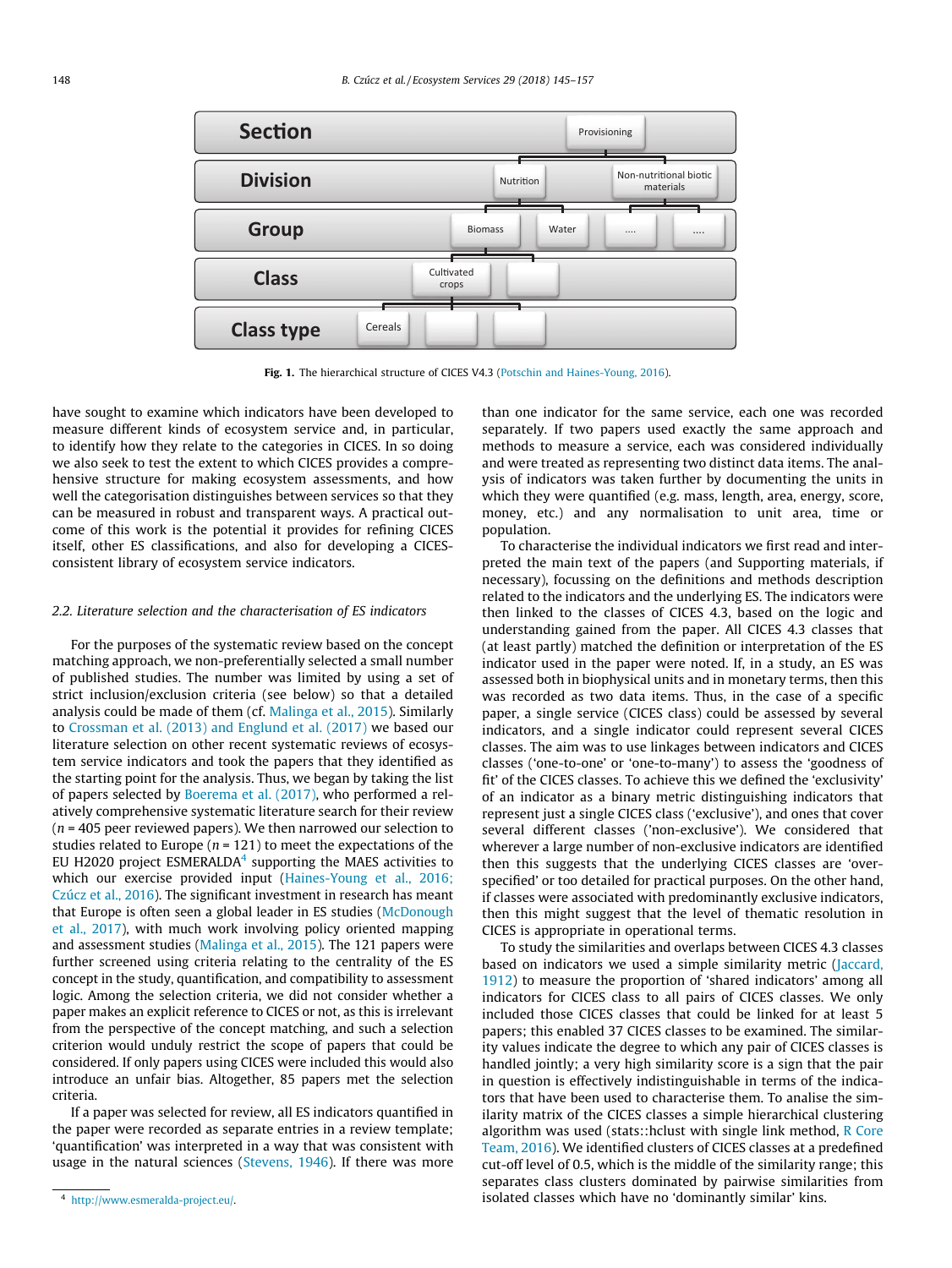<span id="page-4-0"></span>Correspondences between CICES v4.3 Classes the typologies of the MA and TEEB (with coding, modified from [Potschin and Haines-Young, 2016\)](#page-12-0).

| CICES v4.3 Class | Correspondences between Cicls v+.5 Classes the typologies of the ival and TLED (With countg, modified from Fotschin and Hames-Toung, 2010) | MA                                                          | TEEB                                                          |  |  |
|------------------|--------------------------------------------------------------------------------------------------------------------------------------------|-------------------------------------------------------------|---------------------------------------------------------------|--|--|
| 1.1.1.1          | Cultivated crops                                                                                                                           | Food                                                        | Food                                                          |  |  |
| 1.1.1.2          | Reared animals and their outputs                                                                                                           |                                                             |                                                               |  |  |
| 1.1.1.3          | Wild plants, algae and their outputs                                                                                                       |                                                             |                                                               |  |  |
| 1.1.1.4          | Wild animals and their outputs                                                                                                             |                                                             |                                                               |  |  |
| 1.1.1.5          | Plants and algae from in-situ aquaculture                                                                                                  |                                                             |                                                               |  |  |
| 1.1.1.6          | Animals from in-situ aquaculture                                                                                                           |                                                             |                                                               |  |  |
| 1.1.2.1          | Surface water for drinking                                                                                                                 | Water                                                       | Water                                                         |  |  |
| 1.1.2.2          | Ground water for drinking                                                                                                                  |                                                             |                                                               |  |  |
| 1.2.1.1          | Fibres and other materials from plants, algae and animals                                                                                  | Fibre, Timber, Ornamental,                                  | Raw materials, medicinal                                      |  |  |
|                  | for direct use or processing                                                                                                               | Biochemical                                                 | resources                                                     |  |  |
| 1.2.1.2          | Materials from plants, algae and animals for agricultural use                                                                              |                                                             |                                                               |  |  |
| 1.2.1.3          | Genetic materials from all biota                                                                                                           | Genetic materials                                           | Genetic materials                                             |  |  |
| 1.2.2.1          | Surface water for non-drinking purposes                                                                                                    | Water                                                       | Water                                                         |  |  |
| 1.2.2.2          | Ground water for non-drinking purposes                                                                                                     |                                                             |                                                               |  |  |
| 1.3.1.1          | Plant-based energy sources                                                                                                                 | Fibre                                                       | Fuels and fibres                                              |  |  |
| 1.3.1.2          | Animal-based energy sources                                                                                                                |                                                             |                                                               |  |  |
| 1.3.2.1          | Animal-based (mechanical) energy                                                                                                           |                                                             |                                                               |  |  |
| 2.1.1.1          | Bio-remediation by micro-organisms, algae, plants, and animals                                                                             | Water purification and                                      | Waste treatment (water                                        |  |  |
|                  |                                                                                                                                            | water treatment, air quality<br>regulation                  | purification), air quality<br>regulation                      |  |  |
| 2.1.1.2          | Filtration/sequestration/storage/accumulation by micro-organisms,                                                                          |                                                             |                                                               |  |  |
|                  | algae, plants, and animals                                                                                                                 |                                                             |                                                               |  |  |
| 2.1.2.1          | Filtration/sequestration/storage/accumulation by ecosystems                                                                                |                                                             |                                                               |  |  |
| 2.1.2.2          | Dilution by atmosphere, freshwater and marine ecosystems                                                                                   |                                                             |                                                               |  |  |
| 2.1.2.3          | Mediation of smell/noise/visual impacts                                                                                                    |                                                             |                                                               |  |  |
| 2.2.1.1          | Mass stabilisation and control of erosion rates                                                                                            | Erosion regulation                                          | Erosion prevention                                            |  |  |
| 2.2.1.2          | Buffering and attenuation of mass flows                                                                                                    |                                                             |                                                               |  |  |
| 2.2.2.1          | Hydrological cycle and water flow maintenance                                                                                              | Water regulation                                            | Regulation of water flows,<br>regulation of extreme<br>events |  |  |
| 2.2.2.2          | Flood protection                                                                                                                           | Natural hazard regulation                                   |                                                               |  |  |
| 2.2.3.1          | Storm protection                                                                                                                           |                                                             |                                                               |  |  |
| 2.2.3.2          | Ventilation and transpiration                                                                                                              | Air quality regulation                                      | Air quality regulation                                        |  |  |
| 2.3.1.1          | Pollination and seed dispersal                                                                                                             | Pollination                                                 | Pollination                                                   |  |  |
| 2.3.1.2          | Maintaining nursery populations and habitats                                                                                               |                                                             |                                                               |  |  |
| 2.3.2.1          | Pest control                                                                                                                               | Pest regulation                                             | Biological control                                            |  |  |
| 2.3.2.2          | Disease control                                                                                                                            | Disease regulation                                          |                                                               |  |  |
| 2.3.3.1          | Weathering processes                                                                                                                       | Soil formation (supporting<br>ES)                           | Maintenance of soil fertility                                 |  |  |
| 2.3.3.2          | Decomposition and fixing processes                                                                                                         |                                                             |                                                               |  |  |
| 2.3.4.1          | Chemical condition of freshwaters                                                                                                          | Water regulation                                            | Water                                                         |  |  |
| 2.3.4.2          | Chemical condition of salt waters                                                                                                          |                                                             |                                                               |  |  |
| 2.3.5.1          | Global climate regulation by reduction of greenhouse gas concentrations                                                                    | Atmospheric regulation                                      | Climate regulation                                            |  |  |
| 2.3.5.2          | Micro and regional climate regulation                                                                                                      | Air quality regulation                                      | Air quality regulation                                        |  |  |
| 3.1.1.1          | Experiential use of plants, animals and land-/seascapes in different<br>environmental settings                                             | Recreation and ecotourism                                   | Recreation and tourism                                        |  |  |
| 3.1.1.2          | Physical use of land-/seascapes in different environmental settings                                                                        |                                                             |                                                               |  |  |
| 3.1.2.1          | Scientific                                                                                                                                 | Knowledge systems and                                       | Inspiration for culture, art                                  |  |  |
|                  |                                                                                                                                            | educational values, cultural<br>diversity, aesthetic values | and design, aesthetic<br>information                          |  |  |
| 3.1.2.2          | Educational                                                                                                                                |                                                             |                                                               |  |  |
| 3.1.2.3          | Heritage, cultural                                                                                                                         |                                                             |                                                               |  |  |
| 3.1.2.4          | Entertainment                                                                                                                              |                                                             |                                                               |  |  |
| 3.1.2.5          | Aesthetic                                                                                                                                  |                                                             |                                                               |  |  |
| 3.2.1.1          | Symbolic                                                                                                                                   | Spiritual and religious<br>values                           | Information and cognitive<br>development                      |  |  |
| 3.2.1.2          | Sacred and/or religious                                                                                                                    |                                                             |                                                               |  |  |
| 3.2.2.1          | Existence                                                                                                                                  |                                                             |                                                               |  |  |
| 3.2.2.2          | Bequest                                                                                                                                    |                                                             |                                                               |  |  |
|                  |                                                                                                                                            |                                                             |                                                               |  |  |

To simplify the discussion of the results, we make use of the four-digit CICES 4.3 class notation (Table 1). Abbreviations used for groups (clusters) of CICES classes that were found to be 'overlapping' can be found in [Table 2.](#page-5-0) Nevertheless, to facilitate the understanding we also provide the names of the classes and clusters both in the tables and in the text wherever necessary.

# 3. Results and discussion

Of the 85 papers selected for analysis 18 were classified as mapping research, whereas 50 qualified as assessments (including all mapping studies). The rest were mostly field surveys and experiments addressing scientific hypotheses about the measurement of ES; these papers were considered as 'ES indicator development and testing studies' ( $n = 37$ ). A small number ( $n = 7$ ) were review papers discussing other ES assessments. The initial list contained many specialized, subject specific technical papers with a narrow focus, which were only retained if they matched one of the above categories. The same paper could belong to several categories. A list of the papers reviewed is provided in Appendix D.

From the review 440 ES indicators were identified. None of the studies referred to CICES so all the links between CICES classes and the indicators assessed were to be established by concept matching. In the 50 mapping and assessment papers 328 indicators were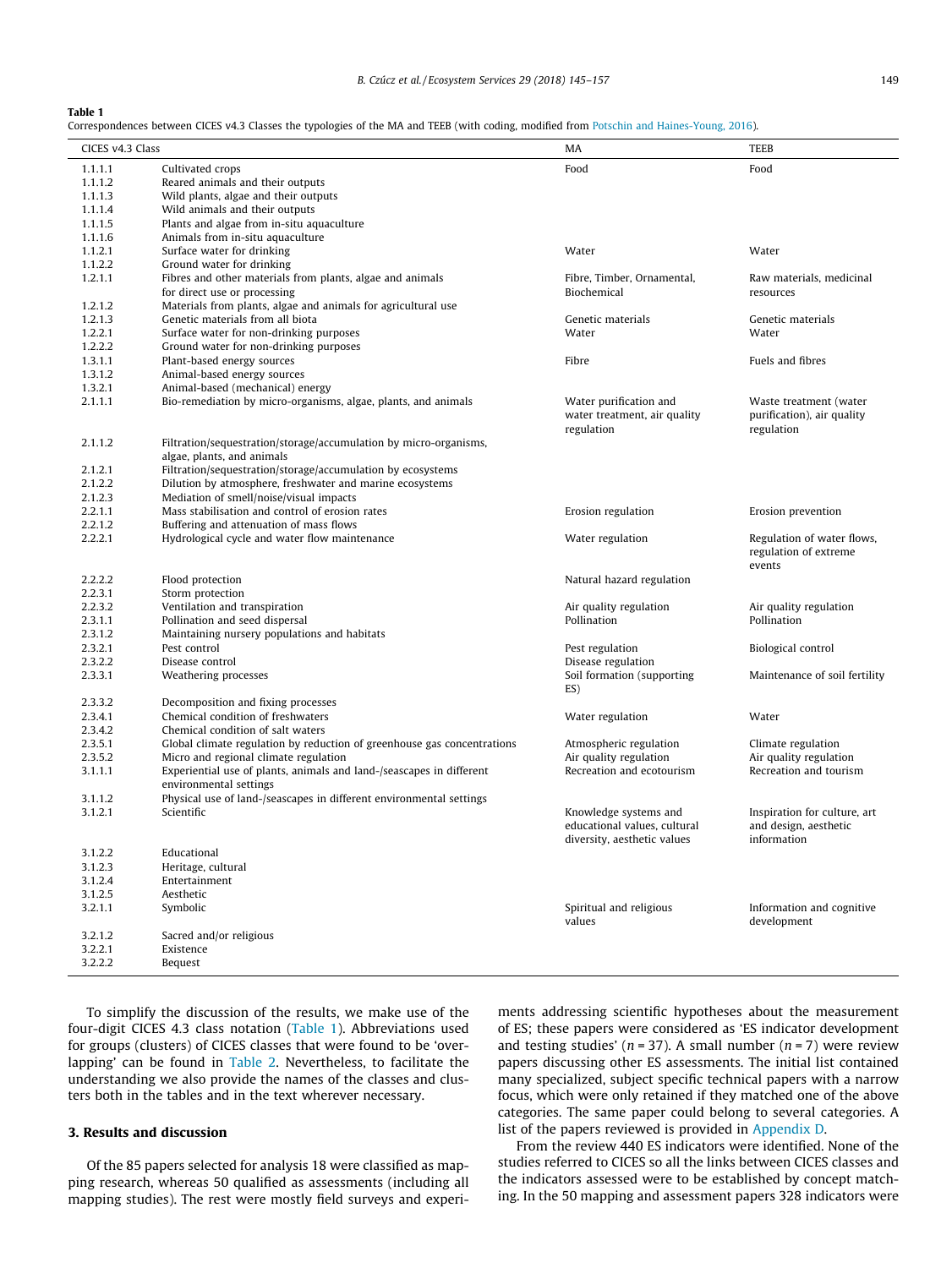<span id="page-5-0"></span>CICES class clusters: groups of overlapping CICES classes which are hard to discriminate in a practical assessment context.

|   | CICES class cluster                                                                                       | Corresponding CICES<br>classes                 |
|---|-----------------------------------------------------------------------------------------------------------|------------------------------------------------|
| A | Bio-remediation and water quality<br>maintenance services                                                 | 2.1.1.1, 2.1.1.2, 2.1.2.1,<br>2.1.2.2, 2.3.4.1 |
| R | Pest and disease control services                                                                         | 2.3.2.1, 2.3.2.2                               |
|   | Maintenance of soil fertility                                                                             | 2.3.3.1, 2.3.3.2                               |
| D | Recreational (experiential and physical) use of<br>land-/seascapes in different environmental<br>settings | 3.1.1.1.3.1.1.2                                |
| E | Intellectual representational interactions with<br>nature                                                 | 3.1.2.1, 3.1.2.2, 3.1.2.3<br>3.1.2.4           |
| F | Spiritual, symbolic and inherent values of<br>nature                                                      | 3.2.1.1, 3.2.1.2, 3.2.2.1,<br>3222             |

found. As mapping and assessment activities are primarily motivated by policy applications, these indicators are particularly relevant for policy or decision making contexts. Thus both of these two sets of papers (called henceforth 'all studies' and 'mapping and assessment studies' respectively) serve as valid and distinct 'statistical populations'; in what follows we discuss and summarise the results for both of them separately.

# 3.1. Overlaps and gaps in CICES 4.3

As ES assessments can be done at different levels of detail, it is difficult to design a 'flat' ES classification system that could fit the needs of all studies. The design of CICES seeks to address this issue by means of a nested hierarchy. However, even CICES has a 'default' thematic resolution, the level of CICES classes, and it would be a desirable property if its thematic resolution matched that of most practical assessments. The extent to which this is the case was the first issue that we investigated.

# 3.1.1. Results

The results of the similarity analysis are shown in Fig. 2. We identified six clusters of CICES classes at a similarity cut-off level of 0.5. The classes in these clusters are characterised by a large number of non-exclusive indicators at CICES class level (Table 2). Three clusters contain only regulating services, and three clusters contain only cultural services. There are no mixed clusters, and there are no overlaps found among provisioning services.

The CICES class with the highest proportion of exclusive indicators is 2.3.5.1 (global climate regulation, where 89% of the indicators are of this type). This therefore seems to be the most welldefined and least ambiguous ecosystem service for practical assessments. Other relatively clear and frequently assessed CICES classes include 2.3.1.1 (pollination and seed dispersal, 83%), 2.3.5.2 (local climate, 71%), 2.2.2.2 (flood protection, 64%), 2.2.1.1 (erosion control, 53%), 1.1.1.4 (wild animals and their outputs, 53%), and 1.1.1.1 (cultivated crops, 50%). Not surprisingly, the CICES classes with a lowest 'degree of exclusivity' are the ones involved in the clusters. Altogether 226 of the 440 indicators identified are exclusive indicators (51%). However, if we merge all the classes in the clusters (i.e. consider indicators that refer to several





Fig. 2. A hierarchical clustering (single link method) of the CICES classes based on their use similarities (the fraction of shared indicators in the published studies). The selected similarity level (s = 0.5) for the discussion of clusters is indicated with a horizontal line. Leaf nodes show CICES class IDs and the number of indicators for the classes (all indicators/exclusive indicators).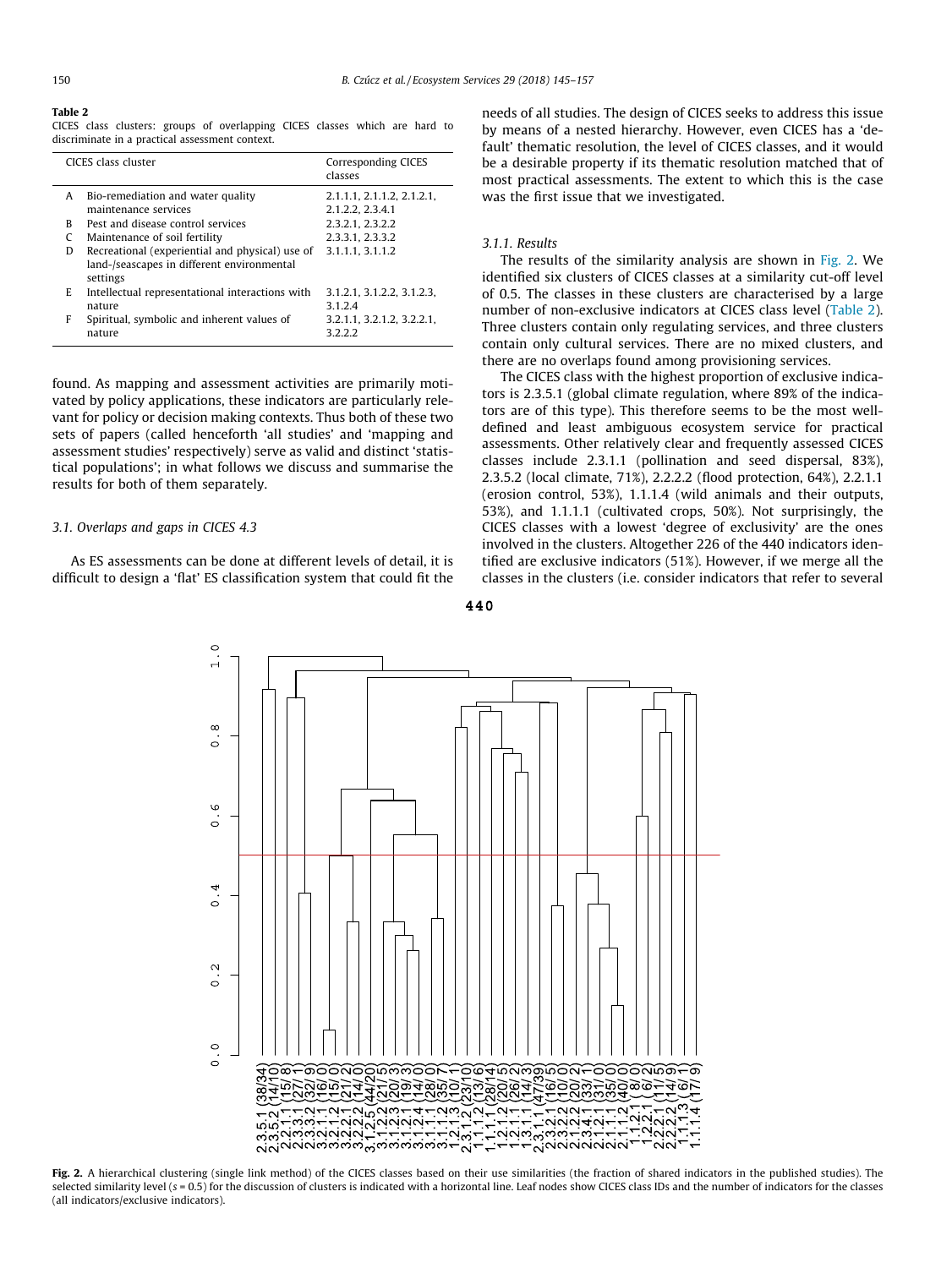<span id="page-6-0"></span>The most frequent (NP  $\geq$  10) ecosystem services (CICES 4.3 classes and clusters) in all ES studies, and their major characteristics. NP: number of pertinent papers (which address the given ES); NI: number of pertinent indicators (which address the given ES); EI: ratio of 'exclusive' indicators (which only pertain to the given ES exclusively); AN: ratio of indicators that were normalised to unit area (/ha, /km<sup>2</sup>); TN: ratio of indicators that were normalised to time (/year); PN: ratio of indicators that were normalised to population (*<sub>i</sub>* person, /household); PC: ratio of indicators expressed as percentage (a ratio or a composition); SC: ratio of score-type (ordinal scale dimensionless) indicators (as percentage of biophysical and social indicators); MO: ratio of monetised indicators (percentage of biophysical and social indicators that were also expressed as monetary indicators). The full version of this table can be found in Appendix A.

|                                                                                                            | NP<br>N of<br>papers | NI<br>$N$ of<br>ind. | EI<br>% of<br>exclusive<br>ind. | AN<br>% of area<br>nor-med | <b>TN</b><br>% of time<br>nor-med | PN<br>% of<br>population<br>nor-med | PC<br>% of<br>percentages | <b>SC</b><br>% of<br>scores | <b>MO</b><br>% of<br>monetized |
|------------------------------------------------------------------------------------------------------------|----------------------|----------------------|---------------------------------|----------------------------|-----------------------------------|-------------------------------------|---------------------------|-----------------------------|--------------------------------|
| All ecosystem services and indicators reviewed                                                             | 85                   | 440                  | 68%                             | 48%                        | 36%                               | 2%                                  | 22%                       | 27%                         | 20%                            |
| 2.3.5.1: Global climate regulation by greenhouse gas<br>reduction                                          | 27                   | 38                   | 89%                             | 76%                        | 58%                               | 0%                                  | 9%                        | 12%                         | 15%                            |
| 3.1.2.5: Aesthetic value, sense of place, artistic<br>inspiration                                          | 26                   | 44                   | 45%                             | 27%                        | 18%                               | 7%                                  | 0%                        | 64%                         | 33%                            |
| D: Recreational (experiential and physical) use of land-/<br>seascapes (3.1.1.1, 3.1.1.2)                  | 25                   | 38                   | 45%                             | 24%                        | 34%                               | 8%                                  | 4%                        | 42%                         | 46%                            |
| A: Bio-remediation and water quality maintenance<br>services (2.1.1.1, 2.1.1.2, 2.1.2.1, 2.1.2.2, 2.3.4.1) | 24                   | 48                   | 75%                             | 52%                        | 46%                               | 0%                                  | 38%                       | 23%                         | 20%                            |
| 2.3.1.1: Pollination and seed dispersal                                                                    | 22                   | 47                   | 83%                             | 66%                        | 38%                               | 0%                                  | 29%                       | 10%                         | 12%                            |
| F: Spiritual, symbolic and inherent values of nature<br>(3.2.1.1, 3.2.1.2, 3.2.2.1, 3.2.2.2)               | 20                   | 26                   | 31%                             | 31%                        | 31%                               | 12%                                 | 6%                        | 59%                         | 53%                            |
| 1.1.1.1: Cultivated crops                                                                                  | 18                   | 28                   | 50%                             | 54%                        | 50%                               | 0%                                  | 5%                        | 23%                         | 27%                            |
| E: Intellectual and representational interactions with<br>nature (3.1.2.1, 3.1.2.2, 3.1.2.3, 3.1.2.4)      | 18                   | 30                   | 40%                             | 20%                        | 23%                               | 10%                                 | 5%                        | 55%                         | 50%                            |
| 2.3.1.2: Maintaining nursery populations and habitats                                                      | 14                   | 23                   | 43%                             | 35%                        | 22%                               | 4%                                  | 25%                       | 30%                         | 15%                            |
| 1.2.1.1: Fibres and other materials for direct use or<br>processing                                        | 12                   | 26                   | 8%                              | 58%                        | 42%                               | 0%                                  | 6%                        | 41%                         | 53%                            |
| 2.2.2.2: Flood protection                                                                                  | 12                   | 14                   | 64%                             | 14%                        | 36%                               | 21%                                 | 9%                        | 45%                         | 27%                            |
| C: Maintenance of soil fertility $(2.3.3.1, 2.3.3.2)$                                                      | 12                   | 37                   | 84%                             | 32%                        | 41%                               | 0%                                  | 58%                       | 9%                          | 12%                            |
| 1.2.1.2: Materials from plants, algae and animals for<br>agricultural use                                  | 11                   | 20                   | 25%                             | 75%                        | 55%                               | 0%                                  | 19%                       | 25%                         | 25%                            |
| 2.2.1.1: Mass stabilisation and control of erosion rates                                                   | 11                   | 15                   | 53%                             | 47%                        | 47%                               | 0%                                  | 0%                        | 25%                         | 25%                            |
| 1.1.1.2: Reared animals and their outputs                                                                  | 10                   | 13                   | 46%                             | 38%                        | 46%                               | 0%                                  | 10%                       | 40%                         | 30%                            |
| 1.1.1.4: Wild animals and their outputs                                                                    | 10                   | 17                   | 53%                             | 24%                        | 29%                               | 0%                                  | 0%                        | 44%                         | 89%                            |
| 2.2.2.1: Hydrological cycle and water flow maintenance                                                     | 10                   | 11                   | 45%                             | 64%                        | 45%                               | 0%                                  | 22%                       | 22%                         | 22%                            |
| 2.3.5.2: Micro and regional climate regulation                                                             | 10                   | 14                   | 71%                             | 64%                        | 29%                               | 0%                                  | 15%                       | 31%                         | 8%                             |
| B: Pest and disease control services (2.3.2.1, 2.3.2.2)                                                    | 10                   | 16                   | 50%                             | 56%                        | 31%                               | 0%                                  | 14%                       | 29%                         | 14%                            |

classes in a single cluster as 'exclusive') then the ratio of exclusive indicators rises to 68% (Table 3).

If we consider the fraction of exclusive indicators as a metric characterising how much a class captures real analytical situations, then most CICES classes seem to perform poorly, with only 6 (13%) of the original classes, and 9 (26%) of the merged classes being assessed with dedicated indicators at least half of the time. On the other hand, more than 60% of the CICES 4.3 classes have been assessed at least once with specific methods and indicators, which means that for around two-thirds of the classes there are applied contexts where the underlying distinctions make sense. And if we consider the few clusters of overlapping classes identified in [Table 2](#page-5-0) jointly, then these figures improve to more than 75%. Regulating services tend to be the most 'unambiguous', and cultural services the most 'elusive'. To provide further insights on the use of indicators, in the discussion that follows we use these clusters as reporting units, rather than the CICES classes that were found to belong to them.

As opposed to overlaps and redundancy, a classification system might also contain gaps: relevant topics that are not covered appropriately. Among the 440 indicators reviewed the reviewers found five 'problematic' indicators which represented three 'potential ES' that could not be easily fit into any of CICES 4.3 classes. In the next two sub-chapters we discuss these results: through the class clusters identified we will first examine the potential overlaps of CICES classes; we then discuss the potential gaps in CICES through the problematic indicators.

#### 3.1.2. Separation and overlap of CICES classes

As shown in [Fig. 2](#page-5-0) and [Table 2,](#page-5-0) there were six clusters of CICES classes which suggest that parts of the CICES system where the thematic resolution may be too high for practical applications. Not surprisingly, these clusters are also characterised with a very low proportion of exclusive indicators. CICES classes in these clusters seem to describe the same ES for the majority of the studies reviewed, suggesting that they are of little use in a practical assessment context.

The largest and most ambiguous cluster of regulating CICES classes is the cluster of bio-remediation and water quality maintenance services (2.1.1.1, 2.1.1.2, 2.1.2.1, 2.1.2.2, 2.3.4.1). These classes are frequently assessed together using different names (e.g. nutrient retention: [Grossmann, 2012; Boerema et al., 2014,](#page-11-0) potential risk of pesticide residues: Bjorklund et al., 1999, waste treatment and water purification: [Calvet-Mir et al., 2012; Trepel,](#page-11-0) [2010](#page-11-0)). This link is perhaps not surprising because most of the indicators suggested try to capture an ecosystem's ability to buffer the harms that intensive agriculture poses to surface- and groundwater. Since bioremediation is meant to denote the processing of waste, the implication of this finding is that guidance is needed on how to separate this class from those relating to water quality regulation. The CICES class maintenance of water condition (2.3.4.1) was also found redundant by [Englund et al. \(2017\)](#page-11-0) in their similar review.

Pest and disease control services (2.3.2.1, 2.3.2.2) are also frequently assessed jointly because the ecological factors that support them (e.g. diverse and healthy ecosystems) are broadly similar, especially in the context of agricultural pests and human (or animal) diseases [\(Plieninger et al., 2012](#page-12-0)). Thus, this distinction between pests and diseases may be seen as somewhat arbitrary, even though in cases when an assessment focuses on a single pest or disease species of high socio-economic relevance this distinction might be justified.

From a practical perspective, it appears to be difficult to separate the physical (inorganic) and biological (organic) processes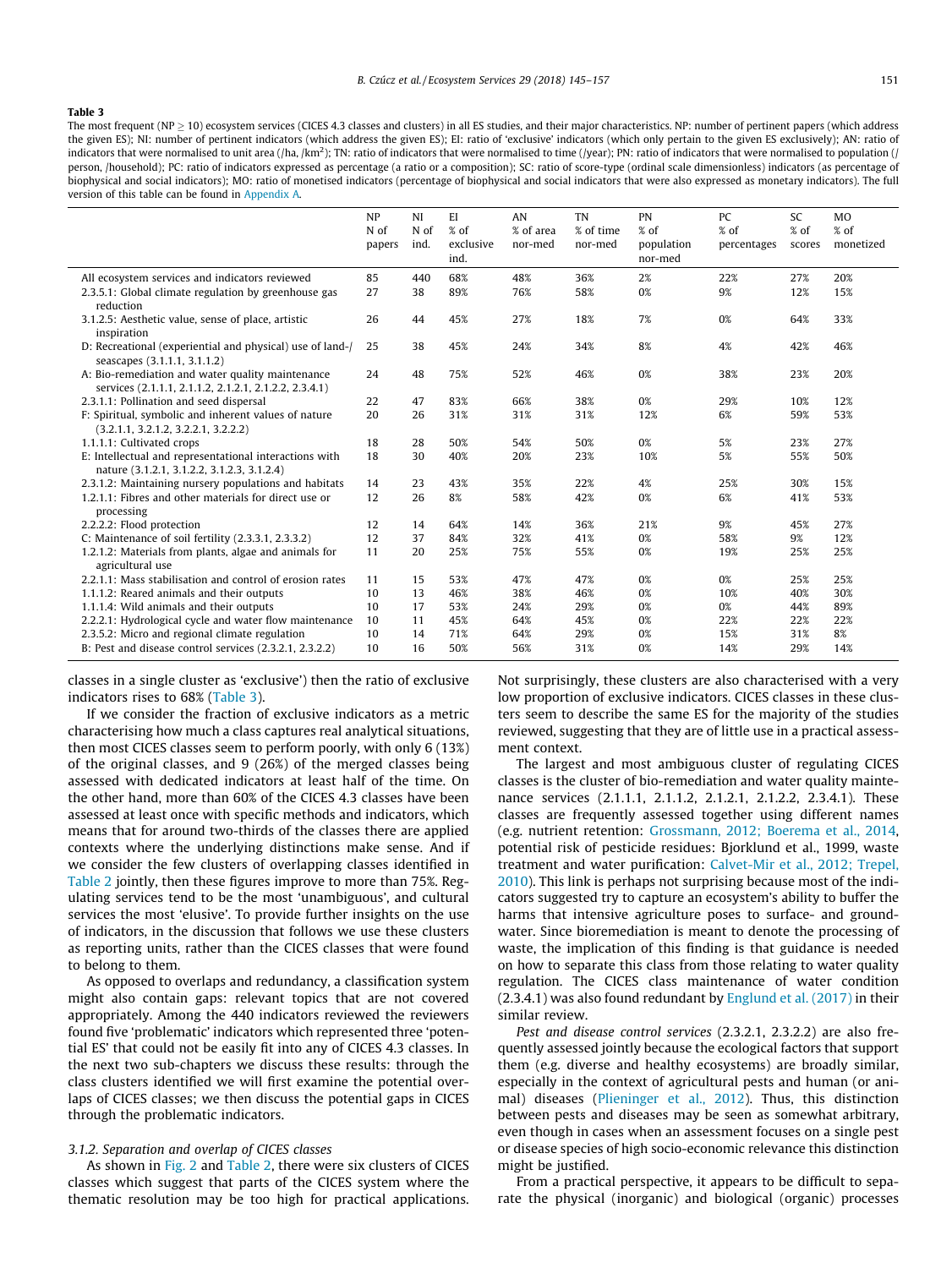<span id="page-7-0"></span>underlying the maintenance of soil fertility (2.3.3.1, 2.3.3.2). These processes are addressed in relatively few papers; although they use a large number of indicators most do not distinguish physical from biological processes that follows the CICES 4.3 logic.

The first two classes of cultural services contain physical and experiential ways of using land- and sea-scapes for recreation (3.1.1.1, 3.1.1.2). Even though the distinction between experiential (non-intrusive) and physical (intrusive) uses may seem be relevant from a theoretical point of view, it seems that most of the studies do not appear to make this distinction.

The cluster of intellectual representational interactions with nature (3.1.2.1, 3.1.2.2, 3.1.2.3, 3.1.2.4) contains the most indiscernible pair of CICES classes, which encompass all scientific, educational and historical aspects of nature. This cluster, however, does not include aesthetic beauty (3.1.2.5) which was one of the most 'popular' cultural ES in assessments, typically addressed on its own. As a result it is well-separated from all the other cultural services.

All non-use values seem to be grouped under the cluster spiritual, symbolic and inherent values of nature (3.2.1.1, 3.2.1.2, 3.2.2.1, 3.2.2.2). As abiotic elements of the natural environment may also have similar spiritual or symbolic significance (sacred rocks, mountains, historical places), a case can be made for providing a similar abiotic CICES class to cover this area.

The existence of clusters of practically indistinguishable classes is, by itself, a clear limitation of CICES. Such overlaps are probably by-products of a conceptually driven classification system, which can probably be reconciled in an updated version of the classification. However, the fact that the clusters identified were mostly in the same CICES Group or Division seems to support the design and purpose of the hierarchical structures of the classification; it may simply be the case that some studies need to work at higher levels of thematic generality than the CICES class level. This finding underlines the fact that more explicit use should be made of the upper levels in CICES for reporting purposes. However, true thematic scalability can only be realised if the logic of the hierarchy levels matches the way the ES in the published studies are 'nested'.

Using our analytical approach clusters that do not match the CICES hierarchy could not be identified even if we selected a cutoff level lower than 0.5. This suggests that the current hierarchical structure of CICES seems to be in line with the requirements of the practical applications that we documented. However, there are two notable exceptions to this: water for nutrition and agriculture (1.1.2.1, 1.2.2.1) and biomass as material and energy (1.2.1.1, 1.3.1.1), which are handled jointly by 40% and 30% of the papers that address either of these services respectively ([Fig. 2](#page-5-0)). This suggests that from a practical perspective the 'intended use' (nutrition, material or energy) might come too early in the classification hierarchy of the provisioning services in CICES 4.3.

# 3.1.3. Potential gaps in CICES 4.3

As opposed to overlaps and redundancy, a classification system might also contain gaps: relevant topics that are not covered appropriately. According to the goals of CICES it should embrace everything that can be considered as an ES arising from living processes in any practical context. Among the 440 indicators reviewed we found five which represented three possible ES that could not immediately be assigned to any of CICES 4.3 classes. These were maintenance of traditional ecological knowledge, the creation and maintenance of social relations, and fire protection. Apart from the latter, the case for expanding CICES at class level to cover these 'gaps' is not strong.

The maintenance of traditional ecological knowledge ([Calvet-Mir](#page-11-0) [et al., 2012; Derak and Cortina \(2014\)](#page-11-0) denotes the capacity of a traditional landscape to contribute to the preservation of endangered knowledge forms. With some modification or expansion of the scope of the CICES class definitions this 'ecosystem service' could in fact be considered to be part of either 3.1.2.3 (cultural heritage) or 3.1.2.1 (scientific knowledge). Similarly, while some ecosystems, like parks or community gardens, are places for creating and enhancing social networks ([Calvet-Mir et al., 2012, Plieninger](#page-11-0) [et al., 2013](#page-11-0); see also [Barnes-Mauthe et al., 2015](#page-11-0)) the creation and maintenance of social relations should probably be regarded as benefit (an aspect of well-being) rather than a service. Community parks and gardens merely provide the opportunity for this benefit to arise.

In contrast to these others fire protection [\(Scholz and Uzomah,](#page-12-0) [2013\)](#page-12-0), or those properties of ecosystems that can reduce the risks of fire probably does represent a gap in CICES. This can be important in some arid regions, it should be considered for inclusion in any future CICES revision.

# 3.2. The most frequently studied CICES classes and clusters

The 'popularity' of the different ES in assessments is by itself of practical interest. A statistical overview of ES research patterns can also indicate policy or research priorities, as well as potential knowledge gaps or selection biases, e.g. towards more easily measurable, or ecologically more interesting ES types.

#### 3.2.1. Results

The list of the most frequently used indicators, as well as all quantitative outcomes of the systematic review, are presented in Appendices A and B, and [Tables 3 and 4.](#page-6-0) Appendix A and [Table 3](#page-6-0) summarise indicator use from all studies, whereas Appendix B and [Table 4](#page-8-0) focus only at the mapping and assessment papers. [Tables 3 and 4](#page-6-0) are excerpts from the appendices, showing the results for the CICES classes and class clusters that were studied in at least 10 papers. In all the following discussion we use the clusters introduced in [Table 2](#page-5-0) as reporting units instead of the original CICES classes that were found to be thematically overlapping. The rate of exclusive indicators was also recalculated, so that an indicator which refers to a single cluster would still be considered an exclusive indicator. This caused the number of exclusive indicators to increase considerably to 300 (68%, [Table 3\)](#page-6-0).

The first four CICES classes are the same irrespective of whether we consider all studies or only those dealing with mapping and assessment. Nevertheless, their order is different in the two cases: 2.3.5.1 (global climate regulation) is the service most studied among all papers, followed by 3.1.2.5 (aesthetic), cluster D (recreation), and A (bio-remediation). In the case of mapping and assessment studies the order is recreation, bio-remediation, aesthetic and climate.

In addition to the most frequently studied CICES classes, the list of most neglected CICES classes is also interesting and relevant. There were three CICES classes that did not occur in any studies: 1.1.1.5 (plants and algae from in-situ aquaculture), 1.3.2.1 (animal-based energy), and 2.2.3.2 (natural or planted vegetation that enables air ventilation). Furthermore, there are seven more CICES classes that were represented in less than 5% of all studies (2.2.1.2: Buffering and attenuation of mass flows, 1.1.1.6: Animals from in-situ aquaculture, 1.1.2.2: Ground water for drinking, 2.2.3.1: Storm protection, 2.3.4.2: Chemical condition of salt waters, 1.2.2.2: Ground water for non-drinking purposes, 1.3.1.2: Animal-based energy sources).

### 3.2.2. Discussion

There can be many reasons behind the 'popularity' of a specific ES type in published studies, or, vice versa, an apparent lack of interest therein. Such reasons can include perceptions of biological or social relevance, overt user preferences, and unconscious selection biases which might favour or disregard certain ES types. Biological and social relevance are obviously location-specific, thus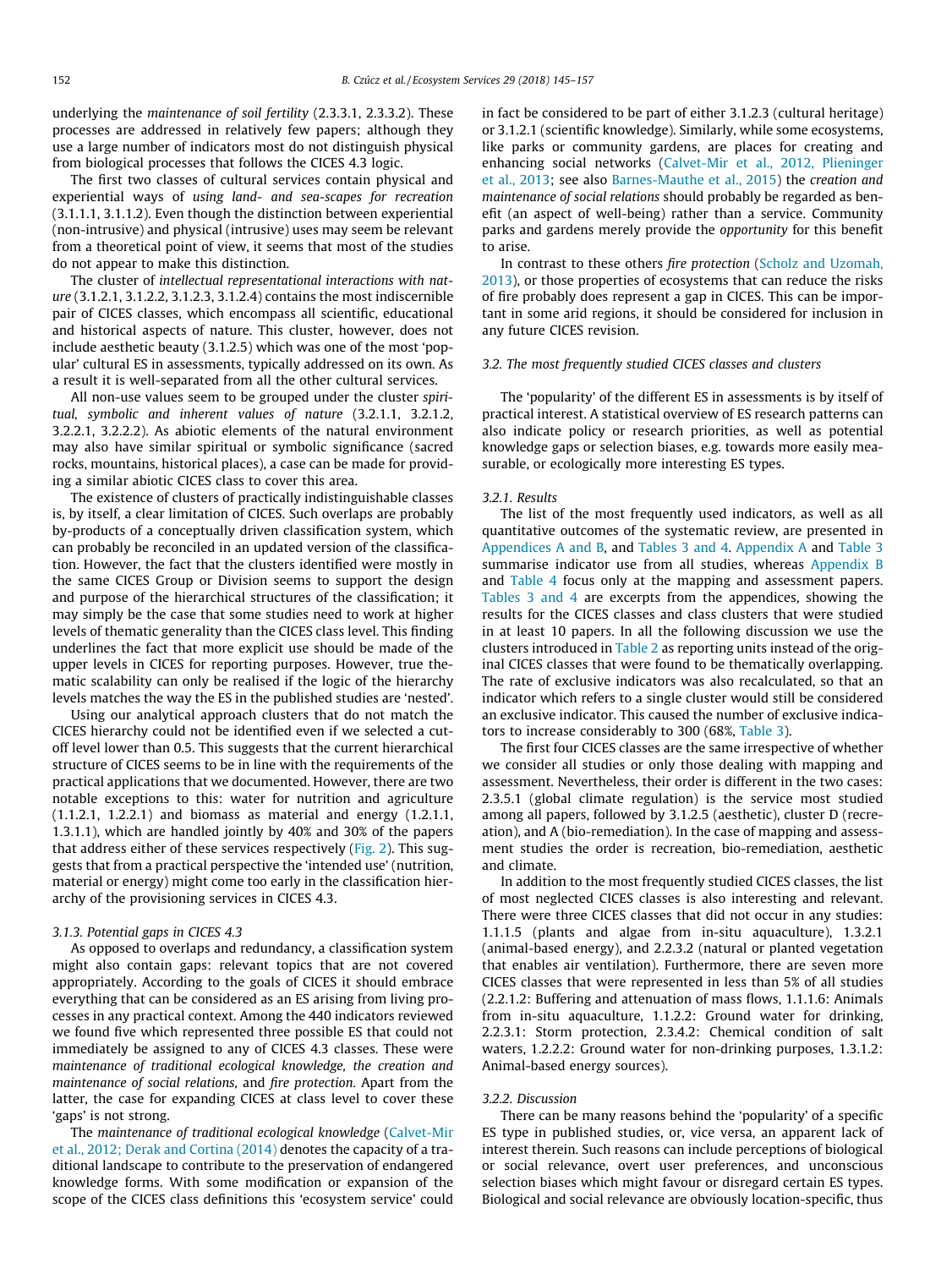<span id="page-8-0"></span>The most frequent (NP  $\geq$  10) ecosystem services (CICES 4.3 classes and clusters) in mapping and assessment studies, and their major characteristics. NP: number of pertinent papers (which address the given ES); NI: number of pertinent indicators (which address the given ES); EI: ratio of 'exclusive' indicators (which only pertain to the given ES exclusively); AN: ratio of indicators that were normalised to unit area (/ha, /km<sup>2</sup>); TN: ratio of indicators that were normalised to time (/year); PN: ratio of indicators that were normalised to population (/person, /household); PC: ratio of indicators expressed as percentage (a ratio or a composition); SC: ratio of score-type (ordinal scale dimensionless) indicators (as percentage of biophysical and social indicators); MO: ratio of monetised indicators (percentage of biophysical and social indicators that were also expressed as monetary indicators). The full version of this table can be found in Appendix B.

|                                                                                                            | <b>NP</b><br>N of<br>papers | <b>NI</b><br>N of<br>ind. | EI<br>$%$ of<br>exclusive<br>ind. | AN<br>% of area<br>nor-med | TN<br>% of time<br>nor-med | <b>PN</b><br>$%$ of<br>population<br>nor-med | PC<br>$%$ of<br>percentages | <b>SC</b><br>$%$ of<br>scores | <b>MO</b><br>$%$ of<br>monetized |
|------------------------------------------------------------------------------------------------------------|-----------------------------|---------------------------|-----------------------------------|----------------------------|----------------------------|----------------------------------------------|-----------------------------|-------------------------------|----------------------------------|
| All ecosystem services and indicators reviewed                                                             | 50                          | 328                       | 62%                               | 39%                        | 31%                        | 2%                                           | 18%                         | 34%                           | 20%                              |
| D: Recreational (experiential and physical) use of land-/<br>seascapes (3.1.1.1, 3.1.1.2)                  | 22                          | 34                        | 50%                               | 21%                        | 32%                        | 9%                                           | 4%                          | 42%                           | 42%                              |
| A: Bio-remediation and water quality maintenance<br>services (2.1.1.1, 2.1.1.2, 2.1.2.1, 2.1.2.2, 2.3.4.1) | 20                          | 44                        | 75%                               | 48%                        | 43%                        | 0%                                           | 39%                         | 25%                           | 22%                              |
| 3.1.2.5: Aesthetic value, sense of place, artistic<br>inspiration                                          | 19                          | 35                        | 43%                               | 23%                        | 14%                        | 9%                                           | 0%                          | 63%                           | 30%                              |
| 2.3.5.1: Global climate regulation by greenhouse gas<br>reduction                                          | 18                          | 26                        | 85%                               | 69%                        | 50%                        | 0%                                           | 0%                          | 17%                           | 13%                              |
| F: Spiritual, symbolic and inherent values of nature<br>(3,2,1,1, 3,2,1,2, 3,2,2,1, 3,2,2,2)               | 17                          | 22                        | 36%                               | 27%                        | 27%                        | 14%                                          | 7%                          | 60%                           | 47%                              |
| E: Intellectual and representational interactions with<br>nature (3.1.2.1, 3.1.2.2, 3.1.2.3, 3.1.2.4)      | 15                          | 27                        | 41%                               | 19%                        | 22%                        | 11%                                          | 0%                          | 56%                           | 50%                              |
| 1.1.1.1: Cultivated crops                                                                                  | 14                          | 23                        | 52%                               | 43%                        | 52%                        | 0%                                           | 6%                          | 28%                           | 28%                              |
| 1.2.1.1: Fibres and other materials for direct use or<br>processing                                        | 11                          | 22                        | 9%                                | 50%                        | 32%                        | 0%                                           | 7%                          | 47%                           | 47%                              |
| 2.2.2.2: Flood protection                                                                                  | 11                          | 13                        | 62%                               | 15%                        | 38%                        | 15%                                          | 9%                          | 45%                           | 18%                              |
| 2.3.1.1: Pollination and seed dispersal                                                                    | 11                          | 18                        | 56%                               | 33%                        | 22%                        | 0%                                           | 13%                         | 27%                           | 20%                              |
| 2.3.1.2: Maintaining nursery populations and habitats                                                      | 10                          | 18                        | 33%                               | 22%                        | 17%                        | 6%                                           | 27%                         | 40%                           | 20%                              |

our results should only be considered indicative for Europe, the region represented by the studies reviewed. However, geographical relevance is not the only factor in play, and a direct attribution of the observed frequency patterns to any of the factors is largely impossible. Nonetheless, there can be some plausible reasons behind these patterns and we try to explore the most significant ones in this discussion.

There are a number of considerations that can influence the selection of ES in any study. Based on an overview of the papers reviewed these include:

- the perceived relevance of the services in the study context;
- the availability of data and methods;
- the availability of existing information for decision makers;
- the 'agenda' of the scientists; and,
- ease of understanding and communicability.

Not surprisingly, the perceived relevance of services is a key selection criteria in most of the studies, specifically for those limiting their focus to a particular ecosystem type, or a special study context (e.g. [Lehmann et al., 2014; Larondelle and Haase, 2013\)](#page-12-0). To ensure this, assessments are often advised to base the selection of ES on participatory approaches exploring the perceived importance of 'candidate' services among target stakeholders (e.g. [TEEB, 2012; Martinez-Harms et al., 2015; Förster et al., 2015\)](#page-12-0). A further obvious motivation for the selection of specific services is available data and methods. This was frequently mentioned in the reviewed studies (e.g. [Larondelle and Haase, 2012](#page-12-0)), along with accumulated research experience (e.g. [Zorrilla-Miras et al., 2014;](#page-12-0) [Ford et al. 2012](#page-12-0)). The availability of pre-existing information for decision makers can also influence the selection of services for the study: services being recognised as already well-represented in policy-oriented information streams are less often the focus of assessment (thereby avoiding duplication of effort, e.g. [Crossman](#page-11-0) [et al., 2013\)](#page-11-0). The scientists' wish to influence the policy agenda, can also be an important overt, hidden or even unconscious element in the process of service selection. This is no surprise if we consider that the primary motivation of the biodiversity conservation sector

to champion the policy integration of the ES concept is of a similar nature: to generate convincing utilitarian arguments for the other sectors that support nature and biodiversity conservation ([Balvanera et al., 2001; Chan et al., 2006\)](#page-11-0). This might favour the selection of ES that are more closely related to biodiversity and natural ecosystems. A further type of agenda bias is the publication pressure on scientists, which might favour what is novel and interesting instead of what would really be policy-relevant ([Olander](#page-12-0) [et al., 2017](#page-12-0)). In our review, the papers classified as 'indicator development' are expected to be more affected by this bias than the mapping and assessment papers. And finally, the ease of understanding and communicability can also be an important factor for ES selection, especially in highly participative studies [\(Derak and](#page-11-0) [Cortina, 2014; Mavsar et al., 2013\)](#page-11-0).

It is not possible to 'test' these different possibilities in a statistical sense using the papers we have reviewed. However, all of these considerations can influence the selection of ES in a specific study and can potentially be seen as unexpected patterns in the occurrence frequency of the different CICES classes. For example, somewhat surprisingly we can see that cultural and regulating services are much more frequently assessed than the more tangible provisioning services. The list of the first 11 most studied CICES classes in Table 4 contains five regulating, all four cultural and just two provisioning classes or clusters. The popularity of regulating services is in line with the results of several previous systematic reviews [\(Egoh](#page-11-0) [et al., 2012; Martínez-Harms and Balvanera, 2012; Malinga et al.,](#page-11-0) [2015](#page-11-0)). The order of cultural and provisioning services in our study, however, is the opposite of the order found by [Malinga et al. \(2015\)](#page-12-0) which can probably be explained by the fact that cultural ecosystem services are much more frequently studied in non-spatial assessments, a study-type that was excluded from the review of [Malinga et al. \(2015\)](#page-12-0) which focused exclusively on mapping studies.

The dominance of regulating services can probably be best explained by a mixture of the information availability and the agenda arguments, but the former seems to be stronger, as it can explain all 5 ES whereas the latter seem only to favour two of them (2.3.1.1: pollination, 2.3.1.2: nursery populations). The large number of cultural services seems also to favour the information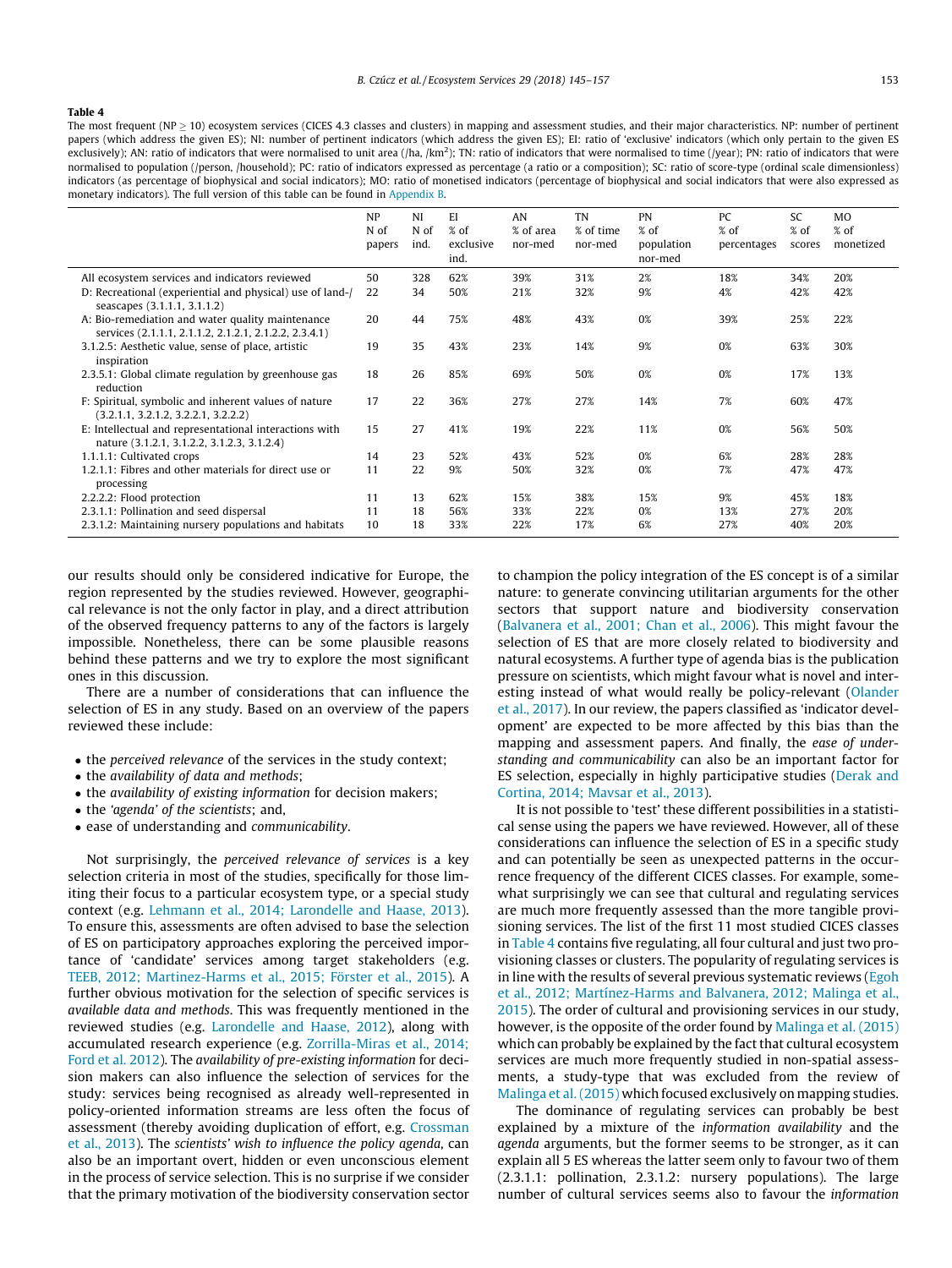availability argument, but in this case the communicability and the availability of methods arguments can also play a role. Climate regulation (2.3.5.1) can also be more easily assessed, because there are many elaborated methods for modelling 'carbon sequestration' ([Backéus et al., 2005; Wang et al., 2017\)](#page-11-0), which is generally perceived a good indicator for this service. The low number of studies on provisioning services which are relatively easily understandable and communicable also suggests that probably this consideration plays a weaker role in ES selection in most of the other cases.

Comparing the order of the ES in [Tables 3 and 4](#page-6-0) there seems to be a tendency for the more 'ecological', biodiversity-related services like 2.3.1.1 (pollination) and 2.3.1.2 (nursery populations) to be more frequently studied in non-assessment studies (i.e. field surveys and experiments with an ES focus). This seems to be in line with 'conventional wisdom' which suggests that the major motive for studying ecosystem services is to collect arguments for preserving biodiversity. These studies can probably be seen as method development aiming to bridge this perceived gap. On the other hand, the reduced prevalence of the biodiversity-related ES among mapping and assessment studies seems to suggest that real assessments are less influenced by these scientific agendas.

# 3.3. Units and dimensions

According to measurement theory ([Stevens, 1946](#page-12-0)), every variable quantified in a scientific way should have a clear scale, unit and a detailed 'measurement protocol'. Without these necessary 'accessories' we can never talk about comparable measurements, just arbitrary figures. Unit, scale and a clear protocol are also indispensable components in ES indicators [\(Czucz and Arany, 2016\)](#page-11-0), and the ES community clearly has some work to do here ([Boerema et al., 2017](#page-11-0)). As a contribution to the fulfilment of these tasks, we provide an overview on some of the measurement aspects of biophysical and social ES indicators used in ES studies.

# 3.3.1. Results

Appendix C is a list of all of the biophysical and social ES indicators used to quantify the CICES classes. It shows for each ES the different biophysical or social parameters that were quantified along with the physical dimensions used in the studies. Key aspects of the indicators reviewed are summarised in [Tables 3 and 4.](#page-6-0) We structure the presentation of our results according to whether the indicators were normalised to time, unit area or population, what the share of ordinal-scale ratings (scores) was, the frequency of monetary indicators, and the use of percentage values as a 'measurand'.

There are several provisioning services (1.1.1.1: cultivated crops, 1.2.1.2: materials for agriculture, 1.3.1.1: biofuels, and 1.2.2.1: non-drinking water), as well as 2.3.5.1 (global climate regulation), that are predominantly reported using time-normalised units: rates (quantity/unit time) and fluxes (quantity/unit area/ unit time). On the other hand, there are also many services (most typically cultural, and regulating ES, like 3.1.2.5: aesthetic, E: intellectual, and 2.3.1.2: nursery), which are rarely assessed in terms of time-normalised indicators. Normalisation to unit area is a relatively common practice for indicators of several regulating and provisioning ES (especially 2.3.5.1: global climate, 2.3.1.1: pollination, and 1.2.1.2: materials for agriculture). On the other hand, indicators for cultural ES, as well as 2.2.2.2 (flood protection) are seldom normalised to unit area. Normalising physical quantities to human population was rare, and could be found in only 2% of all indicators. This type of normalisation is most common in the case of cultural ES, as well as 2.2.2.2 (flood protection).

We also assessed the frequency of indicators expressed as percentages or ratios, which turned to be 22% on average, with a high representation of percentage-type indicators in the case of CICES cluster C (soil fertility).

Except for cluster D (recreation), scores seem to represent the typical means of quantification for all other cultural services. Scores are also relatively popular in the case of two seldom assessed provisioning services (1.1.1.3: wild plants and 1.2.1.3: genetic materials). However, there are examples of scores being used for all ES, although this seems to be rarer for regulating services such as 2.3.5.1: global climate, 2.3.1.1: pollination and C: soil fertility. Conversely, for all of the frequently assessed ES there are viable options for quantification other than scores.

Altogether 20% of the ES indicators were quantified using an economic value, and we can also see that in the case of all ES that are frequently reported (i.e. in more than 5 papers) there were studies that addressed their monetary dimension. However, not all ES are equally popular subjects for monetisation, and there are only a few CICES classes that are monetized in more than half of the papers reviewed: cluster F (spiritual, symbolic and inherent values of nature), 1.2.1.1 (fibres and other materials for direct use or processing), and particularly 1.1.1.4 (wild animals and their outputs). The latter was reported in monetary terms in almost 90% of the assessments where this service was included. All cultural services were above average in terms of monetisation, as well as several provisioning ES (1.1.1.2: reared animals, 1.1.1.3: wild plants, 1.1.2.1/1.2.2.1: surface water, and 1.3.1.1: biofuel plants). On the other hand, most regulating services were rarely monetised.

## 3.3.2. Discussion

ES indicators can be expressed either as stocks (volumes) or flows/rates (the change of stocks per unit time). According to theoretical considerations, flows better comply with the ES concept, whereas stock quantities would seem to fit better to other describing ecosystem state, condition or natural capital ([Costanza and](#page-11-0) [Daly, 1992\)](#page-11-0). Of course, due to the complexity of socio-ecological systems there are several 'stock-like' parameters that are associated with (and thus potentially good indicators of) flow-like processes, and vice versa. The practice illustrated by the reviewed papers shows that rates were more commonly used for describing provisioning and certain regulating services (2.3.5.1: global climate regulation). This is perhaps not surprising because most provisioning services effectively constitute material flows, as well as the changes in greenhouse gas concentrations responsible for global climate regulation. It is actually more surprising that not all papers use time-normalised indicators in these cases, which actually suggests a bad indicator choice or poor documentation. Mixing stocks and flows, for example if carbon stocks are used for assessing 2.3.5.1 (climate regulation), can be seen as a major design flaw ([Boyd and Banzhaf, 2007; Boerema et al., 2017](#page-11-0)).

As with time-normalisation, area-normalisation also seems to be an issue in indicator selection and documentation for ES assessments. Since early discussions of the ES concept, most studies consider the quantity of the services provided to be proportional to the quantity of the ecosystems that provide them. This approach is implicit in many quantification methods ranging from benefit transfer ([Richardson et al., 2015](#page-12-0)) to matrix approaches [\(Jacobs](#page-12-0) [et al., 2015](#page-12-0)). It implies that all studies that seek to compare the ES flows from different areas need to normalise their indicators with respect to unit area. According to conceptual considerations, except for simple non-spatial assessments (which convey only a single overall number for each ES in the study area), every ES study, and particularly mapping studies should take care to report their indicators as area-normalised quantities (i.e. densities, fluxes). Good practice would mean that all ES that are assessed in extensive physical quantities (ones that can be added or subtracted, like mass, volume, the number of anything) should be measured as the flux (quantity/time/area) of that quantity.

In addition to time and area there are several further options for normalising ES units, and so a third, less typical option can be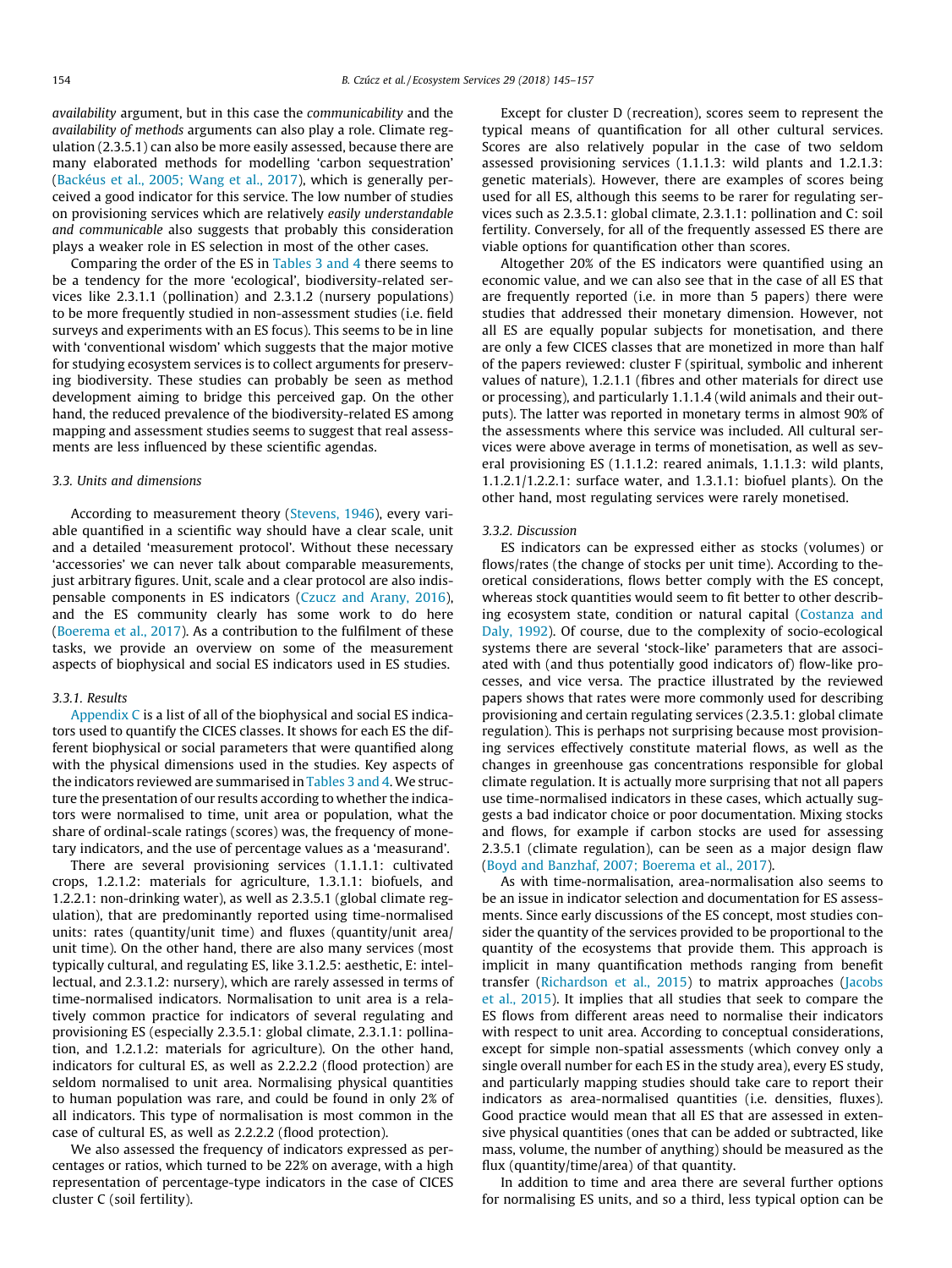considered, namely expressing quantities as some unit of human population. This approach makes most sense for non-score type indicators that characterise ES from the side of the benefits received by human society. In the studies reviewed the few cases that used this type of normalisation involved cultural ES, as well as 2.2.2.2 (flood protection). Population-normalisation might be an important technical step in making existing indicators 'benefit-relevant' ([Olander et al., 2017](#page-12-0)).

While many physical quantities (e.g. soil or atmospheric composition data) are expressed by default as percentages, a transformation to percentages can be also be a conscious strategy to enhance the usefulness of the indicators. Rebasing diverse indicators to a common [0–1] scale (also called 'normalisation' in many papers) is an accepted way of reducing complexity and establishing commensurability, especially for comparing alternatives in a local decision context ([Busch et al., 2012; Wright et al., 2017\)](#page-11-0). However, in other use cases careless rebasing may also cause problems by compromising transferability except when the basis (the benchmark value of the denominator of the transformation) is meaningful in broader spatial and temporal contexts (e.g. ecological or policy thresholds, [Wright et al., 2017\)](#page-12-0).

Indicators expressed on ordinal scales as scores can be an effective way to integrate stakeholder knowledge into ES assessments, and can be especially useful for ES for which no good biophysical measures exist. Such indicators, furthermore, can be designed to be inherently commensurable within a single study, thus eliminating the necessity of rebasing. Stakeholder or expert scoring, often termed 'qualitative approach' is also good at providing a general overview, indicating trends and identifying trade-offs, but is typically too context-specific to be transferable because it lacks explicitness and accountability [\(Busch et al., 2012\)](#page-11-0). This seems to be the case for all cultural services except recreation, for which there are many other real life options from recreation opportunities mapping to travel statistics analysis. Some provisioning ES (1.1.1.3: wild plants and 1.2.1.3: genetic materials) seem to share this preference for score-type metrics. Based on our experience in the review we think that this is related to the role that traditional or hybrid knowledge systems play in these ES [\(Perera et al., 2012;](#page-12-0) [Jacobs et al., 2015\)](#page-12-0). Expert scores seem to be a natural choice for integrating these non-scientific forms of knowledge into an assessment. However, the flexibility in the expert/stakeholder scoring approach can also make room for lack of rigour in the form of combining unrelated or loosely related services in a single question. The strong negative correlation between EI (exclusive indicators) and SC (scores) in our results [\(Tables 3 and 4](#page-6-0)) may, in fact, indicate such an effect.

Assessing ecosystem services in economic terms is often a goal. In theory stocks and flows at all levels of the cascade can be valued economically ([La Notte et al., 2015](#page-12-0)). Economic (or monetary) valuation, however, seems not to be equally common for all ecosystem service types [\(Tables 3 and 4\)](#page-6-0). In a specific assessment there can be many considerations behind the decision which services to 'monetise'. This decision situation follows a very similar logic to the decision on which ES to include at all in the assessment (see Section [3.2](#page-7-0)). Nevertheless, in many cases the 'mandate' of the study predetermines decisions about monetisation, with some ES and decision situations being inherently inappropriate for such treatment [\(McCauley, 2006](#page-12-0)). In our results for specific ES types a departure from the overall ratio of monetised indicators may suggest the influence of similar considerations to the ones discussed in Section [3.2](#page-7-0) (e.g. methods availability, lack of information, or ease of understanding). For example, in the case of 'wild products' (1.1.1.4: wild animals, 1.1.1.3: wild plants; but partly also 1.2.1.1: fibres and other materials, 1.1.2.1/1.2.2.1: surface water, and 1.3.1.1: biofuel plants) there are easily accessible and understandable market price-based methods, and the monetisation of these

ES can be further motivated by the partial lack of these services from traditional accounting systems (availability of information). This is especially true for wild animals (mainly fish, game and shellfish in the studies reviewed), which can be a key component of subsistence systems or tourism industries in many parts of the world, but may still go 'under the radar' of traditional economic accounts ([Schulp et al., 2014](#page-12-0)). In the case of cultural services methods availability (especially travel cost, contingent valuation and choice modelling methods, see [van Berkel and Verburg, 2014](#page-12-0); or [Brander and](#page-11-0) [Crossman, 2017](#page-11-0)), and lack of information can also be seen as factors favouring monetisation. However, the fact that the monetisation ratio of these services is clearly higher in all studies than in the mapping and assessment studies alone (cf. Appendices A & B) testifies to the need for an intensive methods development agenda for the monetisation of cultural ES. The apparent lack of interest in monetising regulating services can, in most cases, be attributed to the fact that with a few exceptions (e.g. hedonic pricing for 2.2.2.2: flood regulation, market prices for 2.3.5.1: global climate regulation) there are few appropriate methods available for economic valuation of ES. Nevertheless, even 2.3.5.1 (global climate), for which there is a relatively straightforward valuation technique available (emission markets), is also surprisingly rarely monetised, probably reflecting the fact that the focus of its assessment is biophysical modelling. As this service is often assessed by natural scientists, and that the last step (multiplying carbon volumes with prices) seems trivial, the lack of interest in translating the biophysical quantities into monetary ones might be understandable.

# 4. Conclusions

The aim of this paper has been to link the ecosystem services studied in published papers to a common ES typology (CICES) by a concept matching systematic review exercise. The value of this exercise is threefold:

- we gave a critical appraisal of CICES based on the pattern how CICES classes are represented in practical assessments, thus providing constructive feedbacks for CICES development;
- we created a reliable statistical overview of the ES studied in the selected population of papers, which highlights good and bad practices surrounding the selection and quantification of the ES; and,
- we proposed and described a relatively new approach for systematic review studies ('concept matching').

As for CICES we conclude that despite a few concerns with gaps in the coverage and the distinctiveness of the categories, the CICES classification system as a whole seems to be reasonably comprehensive and instrumental. The gaps and overlaps identified can (and should) be addressed in the future revisions of CICES and its associated guidance. The flexible, hierarchical structure and the relatively high level of thematic detail made CICES an ideal candidate for our concept matching analysis. However, we do not say that a concept matching systematic review with another major ES classification system would not have led to similarly interesting results. Such studies would, in fact, be valuable as they could help to explore both the classification system applied, and the ES use patterns of the studies underlying the review. And this can eventually lead to a convergence in ES classification systems. However, such an exercise was beyond the resources available in the present study.

In terms of providing a statistical overview we have presented a large number of quantitative results. In addition to highlighting that that cultural and regulating services are more often considered than provisioning ones, we made a detailed analysis of the relative frequencies of all CICES classes in practical ES studies and provided a number of potential explanations for the patterns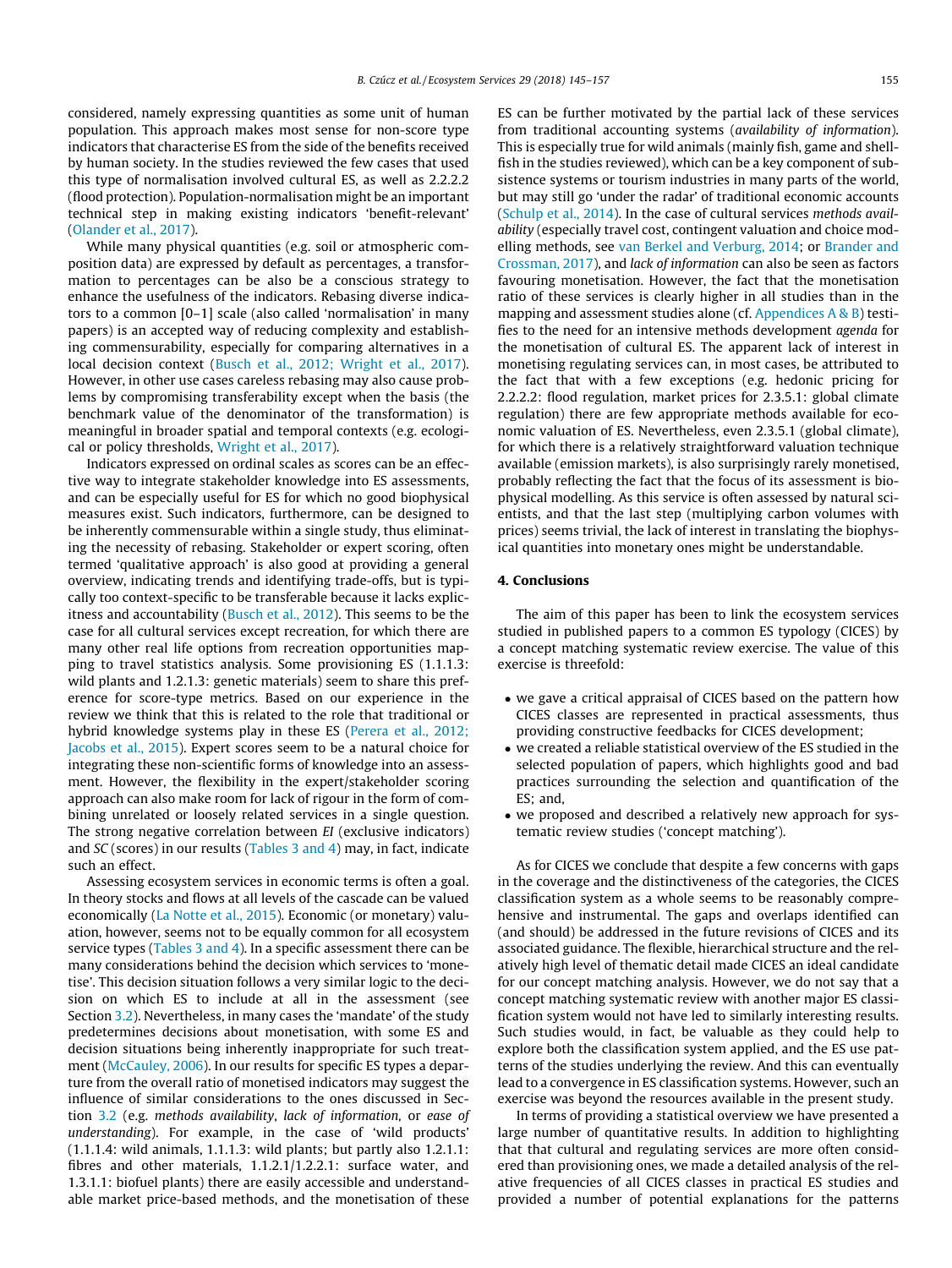<span id="page-11-0"></span>observed. We also provided a quantitative overview of several little studied aspects of ES indicator use identified in the papers reviewed. This has allowed us to comment critically on the wider literature of ecosystem service indicators. Specifically, our systematic review suggests that:

- There is considerable variation in how different studies interpret the same ecosystem service, and the units and dimensions of the indicators reported frequently do not match the character of the ES assessed (stocks vs. flows, a lack of normalisation to time and area).
- Approaches to quantification involving scores are widely used, but most frequently for cultural ES and some regulating services (e.g. flood protection).
- Monetisation is most frequently done for some cultural and provisioning ES. Most regulating services were relatively rarely monetised (including ones, like global climate regulation, for which appropriate techniques are relatively easily available).

There are, however, two limitations to this study. First, since we only reviewed European studies, most lessons and particularly the ones relying on the frequency of different ES in studies may not be valid for other parts of the world. Second it is also important to note that there is a considerable time lag ( $\sim$ 4 years) between the most recent paper reviewed by us and the publication of this study. These two limitations may affect the validity of our quantitative results concerning the frequencies of ES classes and the characteristics of their indicators. Nevertheless, we think that the broader picture (including lessons concerning CICES development and the merits of 'concept matching' as a promising approach for review studies) is unaffected by these limitations and therefore relevant for the global ES community.

The findings of this study emphasise the importance of appropriate method choice and documentation for ES studies. Notably, all ES studies should include a clear description of the indicandum (the thing indicated), the units and scale of indicators, as well as all relevant methodological details, any assumptions and systemic considerations. We therefore support the conclusions of Boerema et al. (2017, p. 368) in recommending that all ES studies ''should have a clear section in their methods stating exactly which ES they measured, and how they did this". Only through a systematic and consistent approach to indicator development and use will it be possible to compare and build on the results of ecosystem assessments. In the case of assessments, which are principally social processes, anything that improves the internal consistency, clarity and communicability of the process is likely to improve the chances of success [\(Scholes et al., 2017\)](#page-12-0). While CICES offers one part of the conceptual framework that is required, transparency in the way ES and their indicators are selected, defined, presented and measured is also essential to future progress.

# Acknowledgements

This work was supported by the European Community's Seventh Framework Programme (OpenNESS FP7, grant agreement No 308428, [www.openness-project.eu](http://www.openness-project.eu)) and Horizon 2020 Programme (ESMERALDA H2020, grant agreement No. 642007, [www.esmeralda-project.eu](http://www.esmeralda-project.eu)). K. Bereczki and R. Aszalós were supported by the GINOP-2.3.2-15-2016-00019 project, M. Kiss was supported by the KEHOP-4.3.0-15-2016-00001 project.

# Appendix A. Supplementary data

Supplementary data associated with this article can be found, in the online version, at [https://doi.org/10.1016/j.ecoser.2017.11.018.](https://doi.org/10.1016/j.ecoser.2017.11.018)

# References

- Albert, C., Neßhöver, C., Wittmer, H., Hinzmann, M., Görg, C. (2014). Sondierungsstudie für ein Nationales Assessment von Ökosystemen und ihren Leistungen für Wirtschaft und Gesellschaft in Deutschland. Helmholtz-Zentrum für Umweltforschung – UFZ, unter Mitarbeit von K. Grunewald und O. Bastian (IÖR), Leipzig.
- [Andrew, M.E., Wulder, M.A., Nelson, T.A., Coops, N.C., 2015. Spatial data, analysis](http://refhub.elsevier.com/S2212-0416(17)30307-8/h0010) [approaches, and information needs for spatial ecosystem service assessments: a](http://refhub.elsevier.com/S2212-0416(17)30307-8/h0010) [review. GIScience Remote Sens. 52 \(3\), 344–373.](http://refhub.elsevier.com/S2212-0416(17)30307-8/h0010)
- [Backéus, S., Wikström, P., Lamas, T., 2005. A model for regional analysis of carbon](http://refhub.elsevier.com/S2212-0416(17)30307-8/h0015) [sequestration and timber production. Forest Ecol. Manage. 216, 28–40](http://refhub.elsevier.com/S2212-0416(17)30307-8/h0015).
- [Balvanera, P., Daily, G.C., Ehrlich, P.R., Ricketts, T.H., Bailey, S.-A., Kark, S., Pereira, H.,](http://refhub.elsevier.com/S2212-0416(17)30307-8/h0020) [2001. Conserving biodiversity and ecosystem services. Science 291, 2047.](http://refhub.elsevier.com/S2212-0416(17)30307-8/h0020)
- [Barnes-Mauthe, M., Oleson, K.L.L., Brander, L.M., Zafindrasilivonona, B., Oliver, T.A.,](http://refhub.elsevier.com/S2212-0416(17)30307-8/h0025) [van Beukering, P., 2015. Social capital as an ecosystem service: evidence from a](http://refhub.elsevier.com/S2212-0416(17)30307-8/h0025)
- [locally managed marine area. Ecosyst. Serv. 16, 283–293](http://refhub.elsevier.com/S2212-0416(17)30307-8/h0025). [Boerema, A., Schoelynck, J., Bal, K., Vrebos, D., Jacobs, S., Staes, J., Meire, P., 2014.](http://refhub.elsevier.com/S2212-0416(17)30307-8/h0030) [Economic valuation of ecosystem services, a case study for aquatic vegetation](http://refhub.elsevier.com/S2212-0416(17)30307-8/h0030) [removal in the Nete catchment \(Belgium\). Ecosyst. Serv. 7, 46–56.](http://refhub.elsevier.com/S2212-0416(17)30307-8/h0030)
- [Boerema, A., Rebelo, A.J., Bodi, M.B., Esler, K.J., Meire, P., 2017. Are ecosystem](http://refhub.elsevier.com/S2212-0416(17)30307-8/h0035)
- [services adequately quantified? J. Appl. Ecol. 54, 358–370](http://refhub.elsevier.com/S2212-0416(17)30307-8/h0035). [Boyd, J., Banzhaf, S., 2007. What are ecosystem services? The need for standardized](http://refhub.elsevier.com/S2212-0416(17)30307-8/h0040) [environmental accounting units. Ecol. Econ. 63, 616–626.](http://refhub.elsevier.com/S2212-0416(17)30307-8/h0040)
- Brander, L.M., Crossman, N.D. (2017). Economic quantification. In B. Burkhard & J. Maes (Éd.), Mapping Ecosystem Services (p. 113 123). Pensoft. Available from: <http://ab.pensoft.net/articles.php?id=12837>
- [Busch, M., La Notte, A., Laporte, V., Erhard, M., 2012. Potentials of quantitative and](http://refhub.elsevier.com/S2212-0416(17)30307-8/h0050) [qualitative approaches to assessing ecosystem services. Ecol. Indic. 21, 89–103](http://refhub.elsevier.com/S2212-0416(17)30307-8/h0050).
- [Calvet-Mir, L., Gómez-Baggethun, E., Reyes-García, V., 2012. Beyond food](http://refhub.elsevier.com/S2212-0416(17)30307-8/h0055) [production: ecosystem services provided by home gardens. A case study in](http://refhub.elsevier.com/S2212-0416(17)30307-8/h0055) [Vall Fosca, Catalan Pyrenees Northeastern Spain. Ecol. Econ. 74, 153–160](http://refhub.elsevier.com/S2212-0416(17)30307-8/h0055).
- [Chan, K.M., Shaw, M.R., Cameron, D.R., Underwood, E.C., Daily, G.C., 2006.](http://refhub.elsevier.com/S2212-0416(17)30307-8/h0060) [Conservation planning for ecosystem services. PLoS Biol 4 \(11\), e379](http://refhub.elsevier.com/S2212-0416(17)30307-8/h0060).
- Costanza, R., Daly, H.E., 1992. Natural capital and sustainable development. Conserv. Biol. 6 (1), 37–46. <https://doi.org/10.1046/j.1523-1739.1992.610037.x>.
- [Crossman, N.D., Burkhard, B., Nedkov, S., Willemen, L., Petz, K., Palomo, I., Drakou, E.](http://refhub.elsevier.com/S2212-0416(17)30307-8/h0070) [G., Martín-Lopez, B., McPhearson, T., Boyanova, K., Alkemade, R., Egoh, B.,](http://refhub.elsevier.com/S2212-0416(17)30307-8/h0070) [Dunbar, M.B., Maes, J., 2013. A blueprint for mapping and modelling ecosystem](http://refhub.elsevier.com/S2212-0416(17)30307-8/h0070) [services. Ecosyst. Serv. 4, 4–14.](http://refhub.elsevier.com/S2212-0416(17)30307-8/h0070)
- Czúcz, B., Arany, I. (2016). Indicators for ecosystem services. In: Potschin, M. and K. Jax (eds): OpenNESS Ecosystem Services Reference Book. EC FP7 Grant Agreement no. 308428. Retrieved from: www.openness-project.eu/library/ reference-book
- Czúcz, B., Potschin-Young, M., Haines-Young, R., Arany, I. (2016). CICES consistent library of indicators for biophysical, social and economic dimensions. Milestone MS20. EU Horizon 2020 ESMERALDA Project, Grant Agreement No. 642007, 38 pp.
- [Derak, M., Cortina, J., 2014. Multi-criteria participative evaluation of Pinus](http://refhub.elsevier.com/S2212-0416(17)30307-8/h0085) [halepensis plantations in a semiarid area of southeast Spain. Ecol. Indic. 43,](http://refhub.elsevier.com/S2212-0416(17)30307-8/h0085) [56–68.](http://refhub.elsevier.com/S2212-0416(17)30307-8/h0085)
- [Egoh, B., Drakou, G., Dunbar, M.B., Maes, J., Willemen, L., 2012. Indicators for](http://refhub.elsevier.com/S2212-0416(17)30307-8/h0090) [Mapping Ecosystem Services: A Review. EU Publications Office, Luxembourg.](http://refhub.elsevier.com/S2212-0416(17)30307-8/h0090) [doi: 10.2788/4182.](http://refhub.elsevier.com/S2212-0416(17)30307-8/h0090)
- Englund, O., Berndes, G., Cederberg, C., 2017. How to analyse ecosystem services in landscapes—a systematic review. Ecol. Indic. 73 (Supplement C), 492–504. [https://doi.org/10.1016/j.ecolind.2016.10.009.](https://doi.org/10.1016/j.ecolind.2016.10.009)
- [Feld, C.K., Martins da Silva, P., Paulo Sousa, J., De Bello, F., Bugter, R., Grandin, U.,](http://refhub.elsevier.com/S2212-0416(17)30307-8/h0100) [Harrison, P., 2009. Indicators of biodiversity and ecosystem services: a synthesis](http://refhub.elsevier.com/S2212-0416(17)30307-8/h0100) [across ecosystems and spatial scales. Oikos 118, 1862–1871.](http://refhub.elsevier.com/S2212-0416(17)30307-8/h0100)
- Fisher, B., Turner, R.K., Morling, P., 2009. Defining and classifying ecosystem services for decision making. Ecol. Econ. 68 (3), 643–653. [https://doi.org/10.1016/j.](https://doi.org/10.1016/j.ecolecon.2008.09.014) [ecolecon.2008.09.014.](https://doi.org/10.1016/j.ecolecon.2008.09.014)
- [Ford, H., Garbutt, A., Jones, D.L., Jones, L., 2012. Impacts of grazing abandonment on](http://refhub.elsevier.com/S2212-0416(17)30307-8/h0110) [ecosystem service provision: coastal grassland as a model system. Agri.,](http://refhub.elsevier.com/S2212-0416(17)30307-8/h0110) [Ecosyst. Environ. 162, 108–115.](http://refhub.elsevier.com/S2212-0416(17)30307-8/h0110)
- Förster, J., Barkmann, J., Fricke, R., Hotes, S., Kleyer, M., Kobbe, S., Wittmer, H., 2015. Assessing ecosystem services for informing land-use decisions: a problemoriented approach. Ecol. Soc. 20 (3). <https://doi.org/10.5751/ES-07804-200331>.
- Grizzetti, B., Lanzanova, D., Liquete, C., Reynaud, A. (2015). Cook-book for water ecosystem service assessment and valuation. JRC report EUR 27141 EN. Luxembourg, Publications Office of the European Union. doi:10.2788/67661
- [Grossmann, M., 2012. Economic value of the nutrient retention function of restored](http://refhub.elsevier.com/S2212-0416(17)30307-8/h0125) [floodplain wetlands in the Elbe River basin. Ecol. Econ. 83, 108–117.](http://refhub.elsevier.com/S2212-0416(17)30307-8/h0125)
- Haines-Young, R., Potschin, M. (2013). Common International Classification of Ecosystem Services (CICES), Version 4.3. Report to the European Environment Agency EEA/BSS/07/007 Retrieved from: www.cices.eu.
- Haines-Young, R., Potschin-Young, M., Czúcz, B. (2016). Report on the use of CICES to identify and characterise the biophysical, social and monetary dimensions of ES assessments. Deliverable D4.1 (draft). EU Horizon 2020 ESMERALDA Project, Grant agreement No. 642007. Available from: [http://www.esmeralda-project.](http://www.esmeralda-project.eu/documents/1/) [eu/documents/1/](http://www.esmeralda-project.eu/documents/1/)
- [Hinkel, J., 2008. Transdisciplinary Knowledge Integration: Cases from Integrated](http://refhub.elsevier.com/S2212-0416(17)30307-8/h9000) [Assessment and Vulnerability Assessment. Wageningen University,](http://refhub.elsevier.com/S2212-0416(17)30307-8/h9000) [Wageningen, The Netherlands \(Ph.D. thesis\).](http://refhub.elsevier.com/S2212-0416(17)30307-8/h9000)